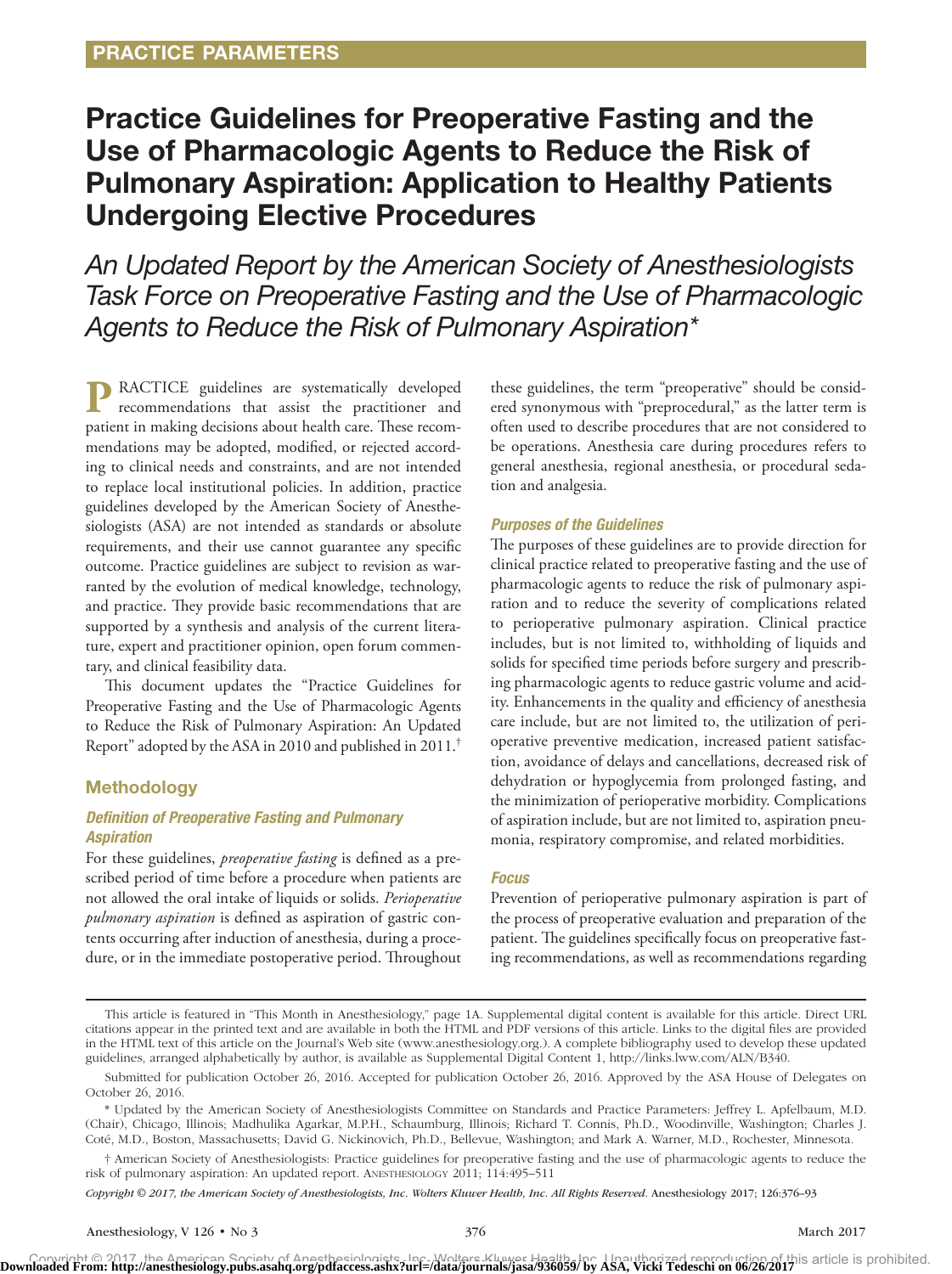the administration of pharmacologic agents to modify the volume and acidity of gastric contents during procedures in which upper airway protective reflexes may be impaired.

Airway management techniques that are intended to reduce the occurrence of pulmonary aspiration are not the focus of these guidelines. For example, a rapid-sequence induction/endotracheal intubation technique or awake endotracheal intubation technique may be useful to prevent this problem during the delivery of anesthesia care. The guidelines do not address the selection of anesthetic technique, nor do they address enhanced recovery protocols not designed to reduce the perioperative risk of pulmonary aspiration.

The intended patient population is limited to healthy patients of all ages undergoing elective procedures. The guidelines do not apply to patients who undergo procedures with no anesthesia or only local anesthesia when upper airway protective reflexes are not impaired and when no risk factors for pulmonary aspiration are apparent.

The guidelines may not apply to or may need to be modified for patients with coexisting diseases or conditions that can affect gastric emptying or fluid volume (*e.g.,* pregnancy, obesity, diabetes, hiatal hernia, gastroesophageal reflux disease, ileus or bowel obstruction, emergency care, or enteral tube feeding) and patients in whom airway management might be difficult. Anesthesiologists and other anesthesia providers should recognize that these conditions can increase the likelihood of regurgitation and pulmonary aspiration, and that additional or alternative preventive strategies may be appropriate.

#### *Application*

These guidelines are intended for use by anesthesiologists and other anesthesia providers. They also may serve as a resource for other health care professionals who advise or care for patients who receive anesthesia care during procedures.

#### *Task Force Members and Consultants*

In 2015, the ASA Committee on Standards and Practice Parameters requested that the updated guidelines published in 2011 be re-evaluated. This current update consists of a literature evaluation and an update of the evidence-based guideline nomenclature. A summary of recommendations is found in appendix 1 (table 1).

The previous update was developed by an ASA-appointed Task Force of ten members, including anesthesiologists in both private and academic practice from various geographic areas of the United States and consulting methodologists from the ASA Committee on Standards and Practice Parameters.

The original guidelines and the previous update in 2011 was developed by means of a seven-step process. First, the Task Force reached consensus on the criteria for evidence. Second, original published research studies from peerreviewed journals relevant to preoperative fasting and pulmonary aspiration were reviewed and evaluated. Third, expert consultants were asked to: (1) participate in opinion surveys on the effectiveness of various preoperative fasting strategies

and pharmacologic agents and (2) review and comment on a draft of the guidelines developed by the Task Force. Fourth, opinions about the guideline recommendations were solicited from a random sample of active members of the ASA. Fifth, the Task Force held an open forum at a major national meeting<sup>‡</sup> to solicit input on its draft recommendations. Sixth, the consultants were surveyed to assess their opinions on the feasibility of implementing the updated guidelines. Seventh, all available information was used to build consensus within the Task Force to finalize the updated guidelines.

#### *Availability and Strength of Evidence*

Preparation of these guidelines followed a rigorous methodological process. Evidence was obtained from two principal sources: scientific evidence and opinion-based evidence (appendix 2).

Scientific Evidence. Scientific evidence used in the development of these updated guidelines is based on cumulative findings from literature published in peer-reviewed journals. Literature citations are obtained from healthcare databases, direct internet searches, Task Force members, liaisons with other organizations, and from manual searches of references located in reviewed articles.

Findings from the aggregated literature are reported in the text of the guidelines by evidence category, level, and direction and in appendix 2 (table 2). Evidence categories refer specifically to the strength and quality of the *research design* of the studies. Category A evidence represents results obtained from randomized controlled trials (RCTs) and Category B evidence represents observational results obtained from nonrandomized study designs or RCTs without pertinent comparison groups. When available, Category A evidence is given precedence over Category B evidence for any particular outcome. These evidence categories are further divided into evidence levels. Evidence levels refer specifically to the strength and quality of the summarized study *findings* (*i.e.,* statistical findings, type of data, and the number of studies reporting/replicating the findings). In this document, only the highest level of evidence is included in the summary report for each intervention-outcome pair, including a directional designation of benefit, harm, or equivocality.

*Category A.* RCTs report comparative findings between clinical interventions for specified outcomes. Statistically significant  $(P < 0.01)$  outcomes are designated as either beneficial (B) or harmful (H) for the patient; statistically nonsignificant findings are designated as equivocal (E).

Level 1: The literature contains a sufficient number of RCTs to conduct meta-analysis,§ and metaanalytic findings from these aggregated studies are reported as evidence.

<sup>‡</sup> Society for Ambulatory Anesthesia 12th Annual Meeting, Orlando, Florida, 1997.

<sup>§</sup> All meta-analyses are conducted by the ASA methodology group. Meta-analyses from other sources are reviewed but not included as evidence in this document.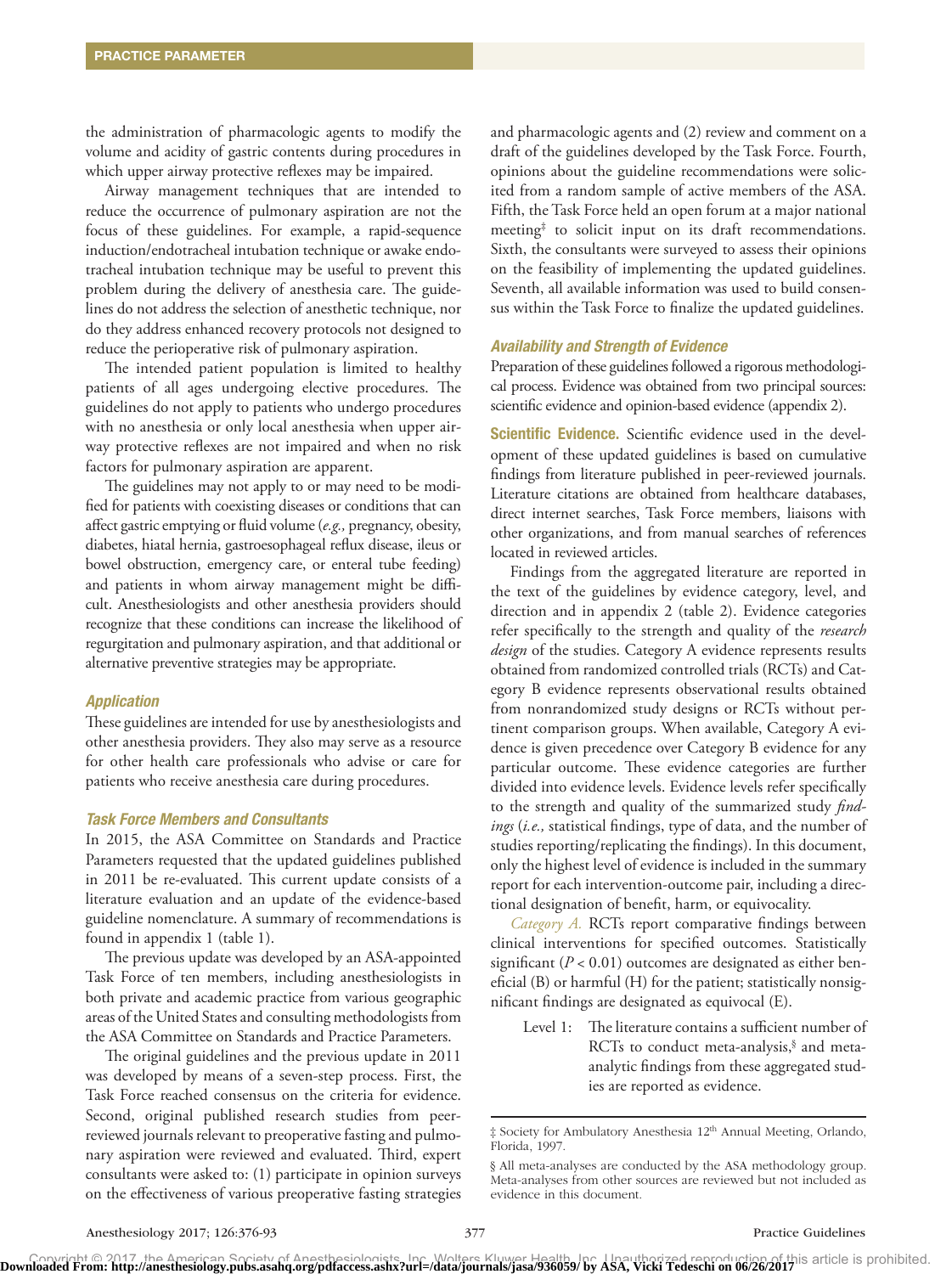- Level 2: The literature contains multiple RCTs, but the number of RCTs is not sufficient to conduct a viable meta-analysis for the purpose of these updated guidelines. Findings from these RCTs are reported separately as evidence.
- Level 3: The literature contains a single RCT and findings are reported as evidence.

*Category B.* Observational studies or RCTs without pertinent comparison groups may permit *inference* of beneficial or harmful relationships among clinical interventions and clinical outcomes. Inferred findings are given a directional designation of beneficial (B), harmful (H), or equivocal (E). For studies that report statistical findings, the threshold for significance is  $P < 0.01$ .

- Level 1: The literature contains observational comparisons (*e.g.,* cohort, case-control research designs) with comparative statistics between clinical interventions for a specified clinical outcome.
- Level 2: The literature contains noncomparative observational studies with associative statistics (*e.g.,* relative risk, correlation, sensitivity and specificity).
- Level 3: The literature contains noncomparative observational studies with descriptive statistics (*e.g.,* frequencies, percentages).
- Level 4: The literature contains case reports.

*Insufficient Literature.* The *lack* of sufficient scientific evidence in the literature may occur when the evidence is either unavailable (*i.e.,* no pertinent studies found) or inadequate. Inadequate literature cannot be used to assess relationships among clinical interventions and outcomes because a clear interpretation of findings is not obtained due to methodological concerns (*e.g.,* confounding of study design or implementation) or the study does not meet the criteria for content as defined in the "Focus" of the guidelines.

Opinion-based Evidence. All opinion-based evidence (*e.g.,* survey data, open forum testimony, internet-based comments, letters, and editorials) relevant to each topic was considered in the development of these updated guidelines. However, only the findings obtained from formal surveys are reported in the current update.

Opinion surveys were developed by the Task Force to address each clinical intervention identified in the document. Identical surveys were distributed to expert consultants and a random sample of ASA members.

*Category A: Expert Opinion.* Survey responses from Task Force–appointed expert consultants are reported in summary form in the text, with a complete listing of consultant survey responses reported in appendix 2 (table 3).

*Category B: Membership Opinion.* Survey responses from active ASA members are reported in summary form in the text, with a complete listing of ASA member survey responses reported in appendix 2 (table 4).

Survey responses from expert and membership sources are recorded using a 5-point scale and summarized based on median values.<sup>\*</sup>

- *Strongly Agree:* Median score of 5 (at least 50% of the responses are 5)
- *Agree:* Median score of 4 (at least 50% of the responses are 4 or 4 and 5)
- *Equivocal:* Median score of 3 (at least 50% of the responses are 3, or no other response category or combination of similar categories contain at least 50% of the responses)
- *Disagree:* Median score of 2 (at least 50% of responses are 2 or 1 and 2)
- *Strongly Disagree:* Median score of 1 (at least 50% of responses are 1)

*Category C: Informal Opinion.* Open forum testimony obtained during development of these guidelines, Internetbased comments, letters, and editorials are all informally evaluated and discussed during the formulation of guideline recommendations. When warranted, the Task Force may add educational information or cautionary notes based on this information.

## Guidelines

#### *Preoperative Assessment*

A preoperative assessment includes a review of medical records, a physical examination, and a patient survey or interview. No controlled trials were found that address the impact of conducting a review of medical records, physical examination, or survey/interview on the frequency or severity of perioperative pulmonary aspiration of gastric contents. Observational studies indicate that some predisposing patient conditions (*e.g.,* age, sex, ASA physical status, emergency surgery) may be associated with the risk of perioperative aspiration *(Category B2-H evidence).*1–5 Observational studies addressing other predisposing conditions (*e.g.,* obesity, diabetes, esophageal reflux, smoking history) report inconsistent findings regarding risk of aspiration *(Category B1-E evidence)*. 6–11

The consultants and ASA members strongly agree that a review of pertinent medical records, a physical examination, and patient survey or interview should be performed as part of the preoperative evaluation. They also strongly agree that patients should be informed of fasting requirements and the reasons for them sufficiently in advance of their procedures. In addition, both the consultants and ASA members strongly agree that verification of their compliance with the fasting requirements should be assessed at the time of the procedure.

<sup>\*\*</sup> When an equal number of categorically distinct responses are obtained, the median value is determined by calculating the arithmetic mean of the two middle values. Ties are calculated by a predetermined formula.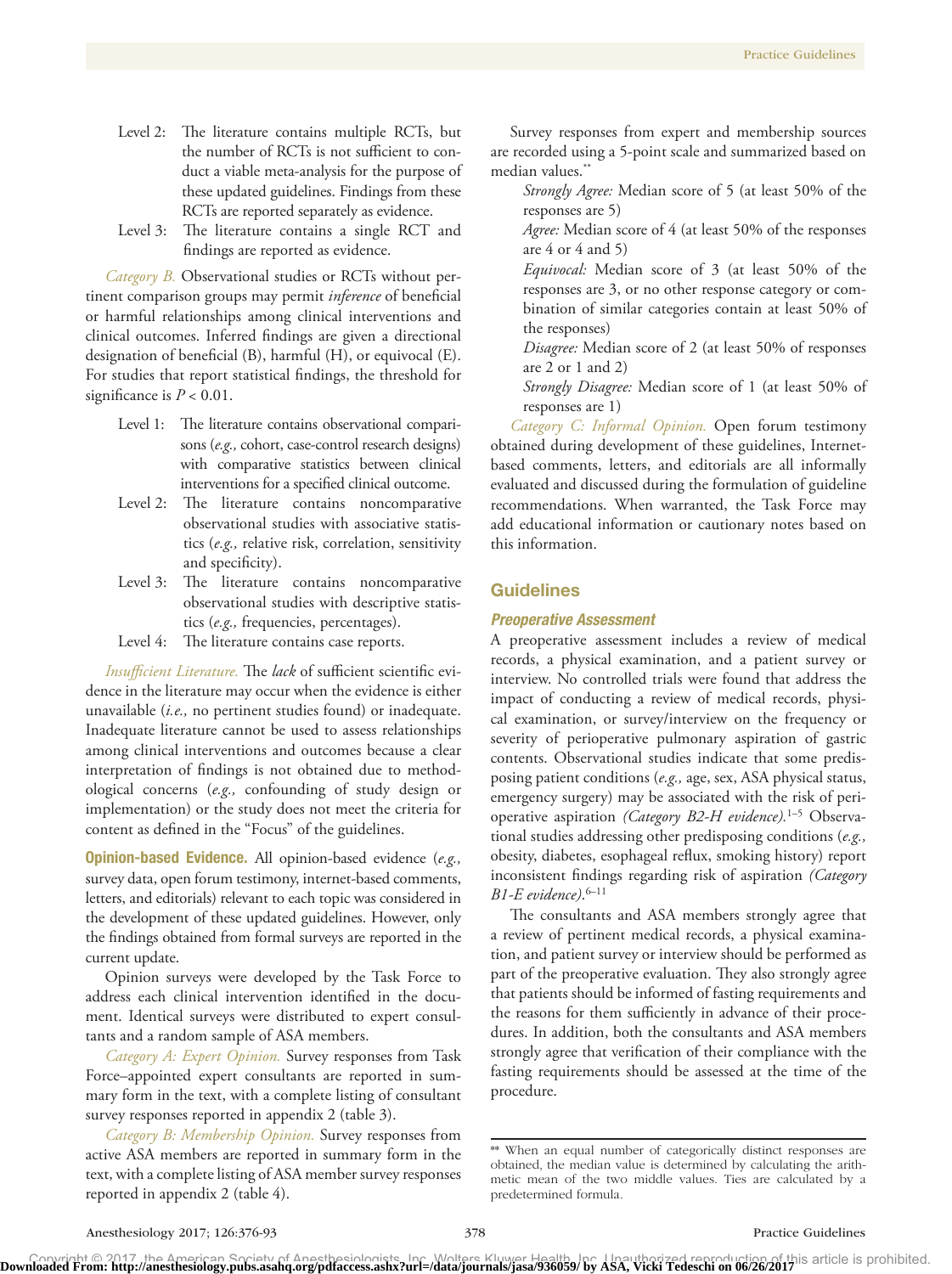## Recommendations for Preoperative Assessment

- Perform a review of pertinent medical records, a physical examination, and patient survey or interview as part of the preoperative evaluation.
	- º The history, examination, and interview should include assessment of ASA physical status, age, sex, type of surgery, and potential for difficult airway management as well as consideration of gastroesophageal reflux disease,†† dysphagia symptoms, other gastrointestinal motility and metabolic disorders (*e.g.,* diabetes mellitus) that may increase the risk of regurgitation and pulmonary aspiration.
- Inform patients of fasting requirements and the reasons for them sufficiently in advance of their procedures.
- Verify patient compliance with fasting requirements at the time of their procedure.
- When these fasting guidelines are not followed, compare the risks and benefits of proceeding, with consideration given to the amount and type of liquids or solids ingested.

Preoperative Fasting of Clear Liquids. Meta-analysis of RCTs comparing fasting times of 2 to 4 h *versus* more than 4 h report equivocal findings for gastric volume and gastric pH values in *adult patients* given clear liquids 2 to 4 h before a procedure *(Category A1-E evidence)*. 12–21 RCTs reported less thirst and hunger for fasting times of 2 to 4 h *versus* more than 4 h *(Category A2-B evidence)*. 12,13,19,22–24 Similarly, RCTs comparing nutritional or carbohydrate drinks at 2 to 4 h *versus* more than 4 h of fasting report equivocal findings for gastric volume, gastric pH, blood glucose values, hunger, and thirst *(Category A2-E evidence)*. 15,21,24–32 A meta-analysis of RCTs reports a lower risk of aspiration (*i.e.,* gastric volume < 25mL and pH > 2.5) when clear liquids are given 2 to 4 h before a procedure *(Category A1-B evidence)*. 12,13,16,17,19,20

Meta-analysis of RCTs report higher gastric pH values *(Category A1-B evidence)* and equivocal findings regarding differences in gastric volume *(Category A1-E evidence)* for *children* given clear liquids 2 to 4 h *versus* fasting for more than 4 h before a procedure.33–42 Ingested volumes of clear liquids in the above studies range from 100ml to unrestricted amounts for adults, and 2ml/kg to unrestricted amounts for children. One randomized controlled trial comparing 2 h fasting with fasting from midnight reported equivocal findings for blood glucose and insulin values *(Category A3-E evidence).*<sup>43</sup>

Both the consultants and ASA members strongly agree that for otherwise healthy infants (< 2 yr of age), children (2 to 16 yr of age) and adults, fasting from the intake of clear liquids for 2 or more hours before elective procedures requiring general anesthesia, regional anesthesia, or procedural sedation and analgesia should be maintained.

## Recommendations for Clear Liquids

- Clear liquids<sup>‡‡</sup> may be ingested for up to 2 h before procedures requiring general anesthesia, regional anesthesia, or procedural sedation and analgesia.
	- º These liquids should not include alcohol.

Preoperative Fasting of Breast Milk. The literature is insufficient to evaluate the effect of timing of the ingestion of breast milk and the perioperative incidence of pulmonary aspiration, gastric volume, pH, or emesis/reflux. Nonrandomized comparative studies assessing the impact of ingesting breast milk before a procedure are equivocal for gastric volume or pH when compared with the ingestion or clear liquids or infant formula *(Category B1-E evidence)*. 44–46

The consultants agree and the ASA members strongly agree that for otherwise healthy neonates (< 44 gestational weeks) and infants, fasting from the intake of breast milk for 4 or more hours before elective procedures requiring general anesthesia, regional anesthesia, or procedural sedation and analgesia should be maintained.

#### Recommendations for Breast Milk

• Breast milk may be ingested for up to 4 h before elective procedures requiring general anesthesia, regional anesthesia, or procedural sedation and analgesia.

Preoperative Fasting of Infant Formula. The literature is insufficient to evaluate the effect of timing of the ingestion of infant formula on the perioperative incidence of pulmonary aspiration, gastric volume, pH or emesis/reflux.

Both the consultants and ASA members agree that for neonates and infants, fasting from the intake of infant formula for 6 or more hours before elective procedures requiring general anesthesia, regional anesthesia, or procedural sedation and analgesia should be maintained. The consultants agree and the ASA members strongly agree that for children, fasting from the intake of infant formula for 6 or more hours before elective procedures requiring general anesthesia, regional anesthesia, or procedural sedation and analgesia should be maintained.

#### Recommendations for Infant Formula

• Infant formula may be ingested for up to 6 h before elective procedures requiring general anesthesia, regional anesthesia, or procedural sedation and analgesia.

Preoperative Fasting of Solids and Nonhuman Milk. An RCT comparing a light breakfast consumed less than 4 h before a procedure with overnight fasting reports equivocal findings for gastric volume and pH levels for adults *(Category A3-E evidence)*. 47 A second RCT reports equivocal findings when a light breakfast is allowed at 4 h compared with 6 h before a cesarean section *(Category A3-E evidence),* although a significant reduction in maternal and neonatal blood glucose levels

<sup>††</sup> The term "gastroesophageal reflux disease" refers to positional reflux and its consequent symptomology, rather than food intolerances (*e.g.,* "tomatoes do not agree with me").

<sup>‡‡</sup> Examples of clear liquids include, but are not limited to, water, and fruit juices without pulp, carbonated beverages, carbohydraterich nutritional drinks, clear tea, and black coffee.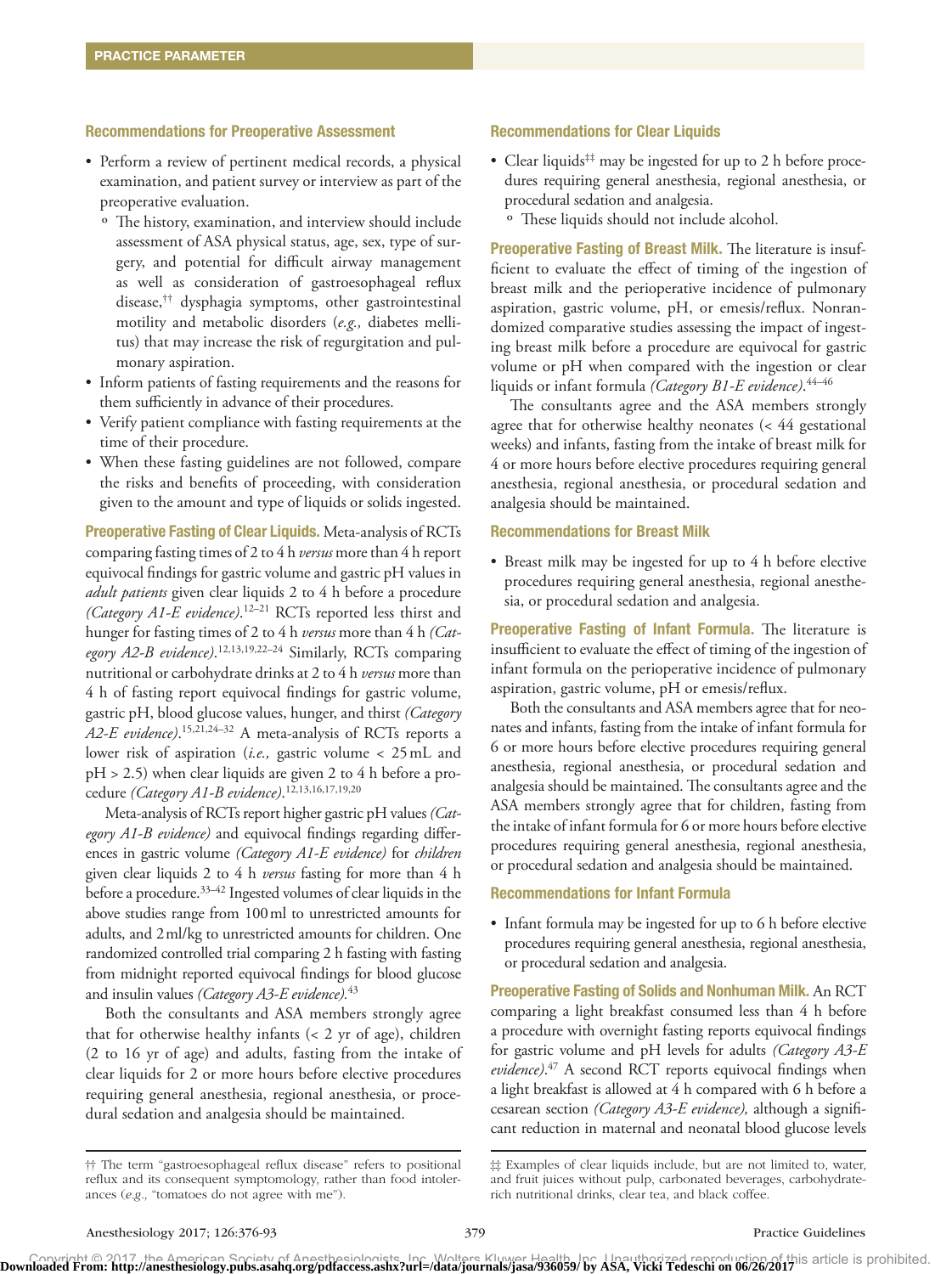was reported when fasting was extended beyond 6 h *(Category*  A3-H evidence).<sup>48</sup> Nonrandomized comparative studies for children given nonhuman milk 4 h or less before a procedure *versu*s children fasted for more than 4 h report equivocal findings for gastric volume and pH *(Category B1-E evidence).*49–51 One nonrandomized study indicated that fasting for more than 8 h may be associated with significantly lower blood glucose levels *(Category B1-H evidence)*. 51 The literature is insufficient to evaluate the effect of the timing of ingestion of solids and nonhuman milk and the perioperative incidence of pulmonary aspiration or emesis/reflux. Although the literature is insufficient to evaluate the influence of *preoperatively* adding milk or milk products to clear liquids (*e.g.,* tea or coffee) on either pulmonary aspiration, gastric volume, pH, or gastric emptying, some studies with healthy volunteer subjects have reported equivocal findings for gastric volume and gastric emptying when these products are added to clear liquids.<sup>52-54</sup>

The consultants agree and the ASA members strongly agree that fasting from the intake of a light meal (*e.g*., toast and a clear liquid) of 6 or more hours before elective procedures requiring general anesthesia, regional anesthesia, or procedural sedation and analgesia should be maintained. Both the consultants and ASA members strongly agree that fasting from the intake of a meal that includes fried or fatty foods for 8 or more hours before elective procedures requiring general anesthesia, regional anesthesia, or procedural sedation and analgesia should be maintained.

Both the consultants and ASA members agree that for infants, fasting from the intake of nonhuman milk for 6 or more hours before elective procedures requiring general anesthesia, regional anesthesia, or procedural sedation and analgesia should be maintained. The consultants agree and the ASA members strongly agree that for children and adults, fasting from the intake of nonhuman milk for 6 or more hours before elective procedures requiring general anesthesia, regional anesthesia, or procedural sedation and analgesia should be maintained.

## Recommendations for Solids and Nonhuman Milk

- A light meal or nonhuman milk may be ingested for up to 6 h before elective procedures requiring general anesthesia, regional anesthesia, or procedural sedation and analgesia.§§
	- º Additional fasting time (*e.g.,* 8 or more hours) may be needed in cases of patient intake of fried foods, fatty foods, or meat.
- Consider both the amount and type of foods ingested when determining an appropriate fasting period.
- Since nonhuman milk is similar to solids in gastric emptying time, consider the amount ingested when determining an appropriate fasting period.

Preoperative Gastrointestinal Stimulants. Meta-analysis of placebo-controlled RCTs indicate that metoclopramide is effective in reducing gastric volume and pH during the perioperative period *(Category A1-B evidence)*. 55–60 The literature is insufficient to evaluate the effect of metoclopramide on the perioperative incidence of pulmonary aspiration.\*\*\*

Both the consultants and ASA members disagree that gastrointestinal stimulants should be routinely administered before elective procedures requiring general anesthesia, regional anesthesia, or procedural sedation and analgesia in patients with no apparent increased risk for pulmonary aspiration.

Recommendations for Gastrointestinal Stimulants

- Gastrointestinal stimulants may be preoperatively administered to patients at increased risk of pulmonary aspiration.
- Do not routinely administer preoperative gastrointestinal stimulants for the purpose of reducing the risk of pulmonary aspiration in patients with no apparent increased risk for pulmonary aspiration.

Preoperative Pharmacologic Blockade of Gastric Acid Secretion. *Histamine-2 receptor antagonists:* Meta-analysis of blinded placebo-controlled RCTs indicate that orally-administered ranitidine is effective in reducing gastric volume and acidity; the frequency of gastric volume > 25mL; the frequency of gastric pH levels < 2.5; and the risk of aspiration (*i.e.,* gastric volume > 25mL and pH < 2.5) during the perioperative period *(Category A1-B evidence).*56,61–70 Placebo-controlled RCTs of *intravenous* ranitidine report similar results for gastric pH *(Category A2-B evidence)* and equivocal findings for gastric volume *(Category A2-E evidence)*. 66,71–74

Meta-analysis of placebo-controlled RCTs indicate that orally-administered cimetidine is effective in reducing gastric volume and acidity; the frequency of gastric volume > 25mL; the frequency of gastric pH levels < 2.5; and the risk of aspiration (*i.e.,* gastric volume > 25mL and pH < 2.5) during the perioperative period *(Category A1-B evidence).*58,59,66,75–87 Placebo-controlled RCTs of *intravenous* cimetidine report similar results for gastric pH *(Category A2-B evidence)*, but equivocal findings for gastric volume *(Category A2-E evidence)*. 60,66,71,78,88

Placebo-controlled RCTs indicate that orally-administered famotidine is effective in reducing gastric volume and acidity during the perioperative period *(Category A2-B evidence)*. 64,89–91 One placebo-controlled RCT reports similar findings for intramuscular famotidine *(Category A3-B evidence)*. 92 The literature is insufficient to evaluate the effect of administering histamine-2 receptor antagonists on perioperative pulmonary aspiration or emesis/reflux.

<sup>§§</sup> The Task Force notes that intake of fried or fatty foods or meat may prolong gastric emptying time.

<sup>\*\*\*</sup> Evidentiary information and recommendations regarding the administration of preoperative gastrointestinal stimulants and postoperative nausea and vomiting findings may be found in: Practice guidelines for postanesthetic care: An updated report by the American Society of Anesthesiologists Task Force on Postanesthetic Care. ANESTHESIOLOGY 2013; 118:291–307.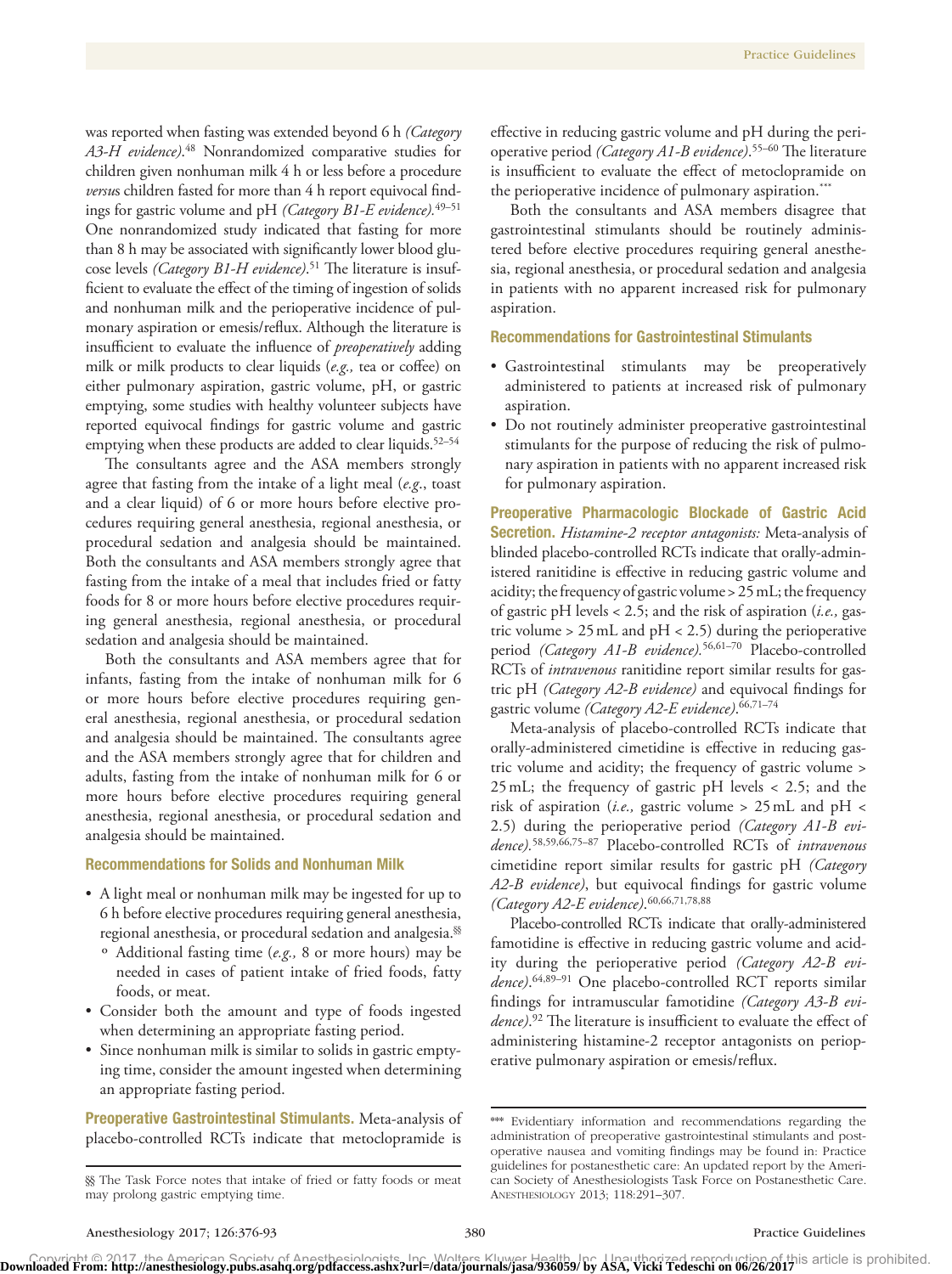*Proton pump inhibitors:* Meta-analysis of placebo-controlled RCTs indicate that omeprazole is effective in reducing gastric volume and acidity *(Category A1-B evidence).*63,67,93–95 RCTs report similar findings for lansoprazole *(Category A2-B evidence),*67,68,96,97 pantoprazole *(Category A2-B evidence),*63,73,98 and rabeprazole *(Category A3-B evidence)*. 68 The literature is insufficient to evaluate the effect of administering proton pump inhibitors on perioperative pulmonary aspiration or emesis/reflux.

Both the consultants and ASA members disagree that histamine-2 receptor antagonists should be routinely administered before elective procedures requiring general anesthesia, regional anesthesia, or procedural sedation and analgesia in patients with no apparent increased risk for pulmonary aspiration. ASA members disagree and the consultants strongly disagree that proton pump inhibitors should be routinely administered before elective procedures requiring general anesthesia, regional anesthesia, or procedural sedation and analgesia in patients with no apparent increased risk for pulmonary aspiration

## Recommendations for Pharmacologic Blockade of Gastric Acid Secretion

- Medications that block gastric acid secretion may be preoperatively administered to patients at increased risk of pulmonary aspiration.
- Do not routinely administer preoperative medications that block gastric acid secretion for the purpose of reducing the risk of pulmonary aspiration in patients with no apparent increased risk for pulmonary aspiration.

Preoperative Antacids. Placebo-controlled RCTs indicate that preoperative antacids (*e.g.,* sodium citrate or magnesium trisilicate) increase gastric pH during the perioperative period57,79,99–101 *(Category A2-B evidence)*, with inconsistent (*i.e.,* equivocal) findings regarding gastric volume *(Category A2-E evidence)*. 57,79,99–101 The literature is insufficient to examine the effect of administering preoperative antacids on aspiration or emesis/reflux.

The consultants and ASA members both disagree that preoperative antacids should be routinely administered before elective procedures requiring general anesthesia, regional anesthesia, or procedural sedation and analgesia in patients with no apparent increased risk for pulmonary aspiration. The consultants and ASA members both strongly agree that, when antacids are indicated for selected patients, only nonparticulate antacids should be used.

## Recommendations for Antacids

- Antacids may be preoperatively administered to patients at increased risk of pulmonary aspiration. º Only administer nonparticulate antacids.
- Do not routinely administer preoperative antacids for the purpose of reducing the risk of pulmonary aspiration in patients with no apparent increased risk for pulmonary aspiration.

**Preoperative Antiemetics.** The literature is insufficient to evaluate the effect of preoperative antiemetics on the perioperative incidence of pulmonary aspiration, gastric volume, or pH.†††

The consultants and ASA members both disagree that preoperative antiemetics should be routinely administered before elective procedures requiring general anesthesia, regional anesthesia, or procedural sedation and analgesia in patients with no apparent increased risk for pulmonary aspiration.

#### Recommendations for Antiemetics<sup>###</sup>

- Antiemetics may be preoperatively administered to patients at increased risk of postoperative nausea and vomiting.
- The routine preoperative administration of antiemetics to reduce the risk of nausea and vomiting is not recommended for patients with no apparent increased risk for pulmonary aspiration.

Preoperative Anticholinergics. Placebo-controlled RCTs are equivocal regarding the efficacy of glycopyrrolate to reduce gastric volume or acidity *(Category A2-E evidence)*, 83,102 and two nonrandomized placebo-controlled comparative studies report equivocal findings the efficacy of atropine on gastric volume and acidity *(Category B1-E evidence)*. 103,104

The ASA members disagree and the consultants strongly disagree that preoperative anticholinergics should be routinely administered before elective procedures requiring general anesthesia, regional anesthesia, or procedural sedation and analgesia to decrease the risk of pulmonary aspiration.

#### Recommendations for Anticholinergics

• The administration of preoperative anticholinergics to reduce the risk of pulmonary aspiration is not recommended.

**Preoperative Multiple Agents. RCTs report equivocal find**ings for gastric volume and acidity when histamine-2 receptor antagonists (*i.e.,* cimetidine, ranitidine) are combined with gastrointestinal stimulants (*i.e.,* metoclopramide) compared with either drug alone *(Category A2-E evidence)*. 56,58–60,105–107 RCTs comparing histamine-2 receptor antagonists or metoclopramide with sodium citrate report equivocal findings for gastric volume and acidity *(Category A2-E evidence)*. 57,106

The ASA members disagree and the consultants strongly disagree that preoperative multiple agents should be

<sup>†††</sup> Evidentiary information and recommendations regarding the administration of preoperative antiemetics and postoperative nausea and vomiting may be found in: Practice guidelines for postanesthetic care: An updated report by the American Society of Anesthesiologists Task Force on Postanesthetic Care. ANESTHESIOL-OGY 2013; 118:291–307.

<sup>‡‡‡</sup> These guidelines do not address the use of antiemetics during the extended postoperative period after upper airway protective reflexes are no longer impaired.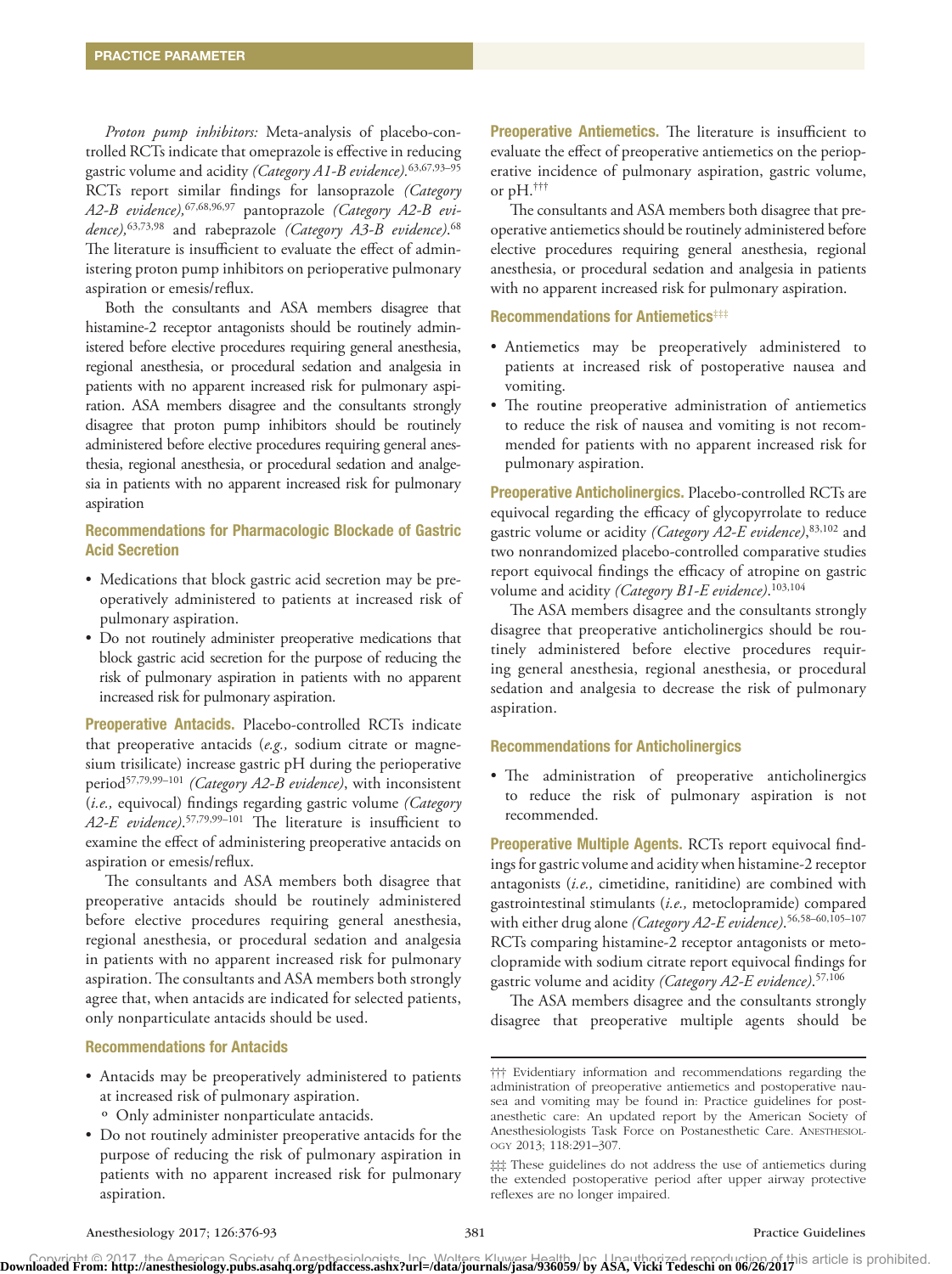routinely administered before elective procedures requiring general anesthesia, regional anesthesia, or procedural sedation and analgesia in patients with no apparent risk for pulmonary aspiration.

#### Recommendations for Multiple Agents

• The routine administration of preoperative multiple agents is not recommended for patients with no apparent increased risk for pulmonary aspiration.

## Appendix 1: Summary of Recommendations Recommendations for Preoperative Assessment

- Perform a review of pertinent medical records, a physical examination, and patient survey or interview as part of the preoperative evaluation.
	- º The history, examination, and interview should include assessment of ASA physical status, age, sex, type of surgery, and potential for difficult airway management as well as consideration of gastroesophageal reflux disease,\* dysphagia symptoms, other gastrointestinal motility and metabolic disorders (*e.g.,* diabetes mellitus) that may increase the risk of regurgitation and pulmonary aspiration.
- Inform patients of fasting requirements and the reasons for them sufficiently in advance of their procedures.
- Verify patient compliance with fasting requirements at the time of their procedure.
- When these fasting guidelines are not followed, compare the risks and benefits of proceeding, with consideration given to the amount and type of liquids or solids ingested.

## Recommendations for Clear Liquids

- Clear liquids<sup>†</sup> may be ingested for up to 2 h before procedures requiring general anesthesia, regional anesthesia, or procedural sedation and analgesia.
	- º These liquids should not include alcohol.

## Recommendations for Breast Milk

• Breast milk may be ingested for up to 4 h before elective procedures requiring general anesthesia, regional anesthesia, or procedural sedation and analgesia.

## Recommendations for Infant Formula

• Infant formula may be ingested for up to 6 h before elective procedures requiring general anesthesia, regional anesthesia, or procedural sedation and analgesia.

## Recommendations for Solids and Nonhuman Milk

- A light meal or nonhuman milk may be ingested for up to 6 h before elective procedures requiring general anesthesia, regional anesthesia, or procedural sedation and analgesia.‡
	- º Additional fasting time (*e.g.,* 8 or more hours) may be needed in cases of patient intake of fried foods, fatty foods, or meat.
- Consider both the amount and type of foods ingested when determining an appropriate fasting period.
- Since nonhuman milk is similar to solids in gastric emptying time, consider the amount ingested when determining an appropriate fasting period.

#### Recommendations for Gastrointestinal Stimulants

- Gastrointestinal stimulants may be preoperatively administered to patients at increased risk of pulmonary aspiration.
- Do not routinely administer preoperative gastrointestinal stimulants for the purpose of reducing the risk of pulmonary aspiration in patients with no apparent increased risk for pulmonary aspiration.

## Recommendations for Pharmacologic Blockade of Gastric Acid Secretion

- Medications that block gastric acid secretion may be preoperatively administered to patients at increased risk of pulmonary aspiration.
- Do not routinely administer preoperative medications that block gastric acid secretion for the purpose of reducing the risk of pulmonary aspiration in patients with no apparent increased risk for pulmonary aspiration.

## Recommendations for Antacids

- Antacids may be preoperatively administered to patients at increased risk of pulmonary aspiration.
	- º Only administer nonparticulate antacids.
- Do not routinely administer preoperative antacids for the purpose of reducing the risk of pulmonary aspiration in patients with no apparent increased risk for pulmonary aspiration.

## Recommendations for Antiemetics§

- Antiemetics may be preoperatively administered to patients at increased risk of postoperative nausea and vomiting.
- The routine preoperative administration of antiemetics to reduce the risk of nausea and vomiting is not

<sup>\*</sup> The term "gastroesophageal reflux disease" refers to positional reflux and its consequent symptomology, rather than food intolerances (*e.g.,* "tomatoes do not agree with me").

<sup>†</sup> Examples of clear liquids include, but are not limited to, water, and fruit juices without pulp, carbonated beverages, carbohydraterich nutritional drinks, clear tea, and black coffee.

<sup>‡</sup> The Task Force notes that intake of fried or fatty foods or meat may prolong gastric emptying time.

<sup>§</sup> These guidelines do not address the use of antiemetics during the extended postoperative period after upper airway protective reflexes are no longer impaired.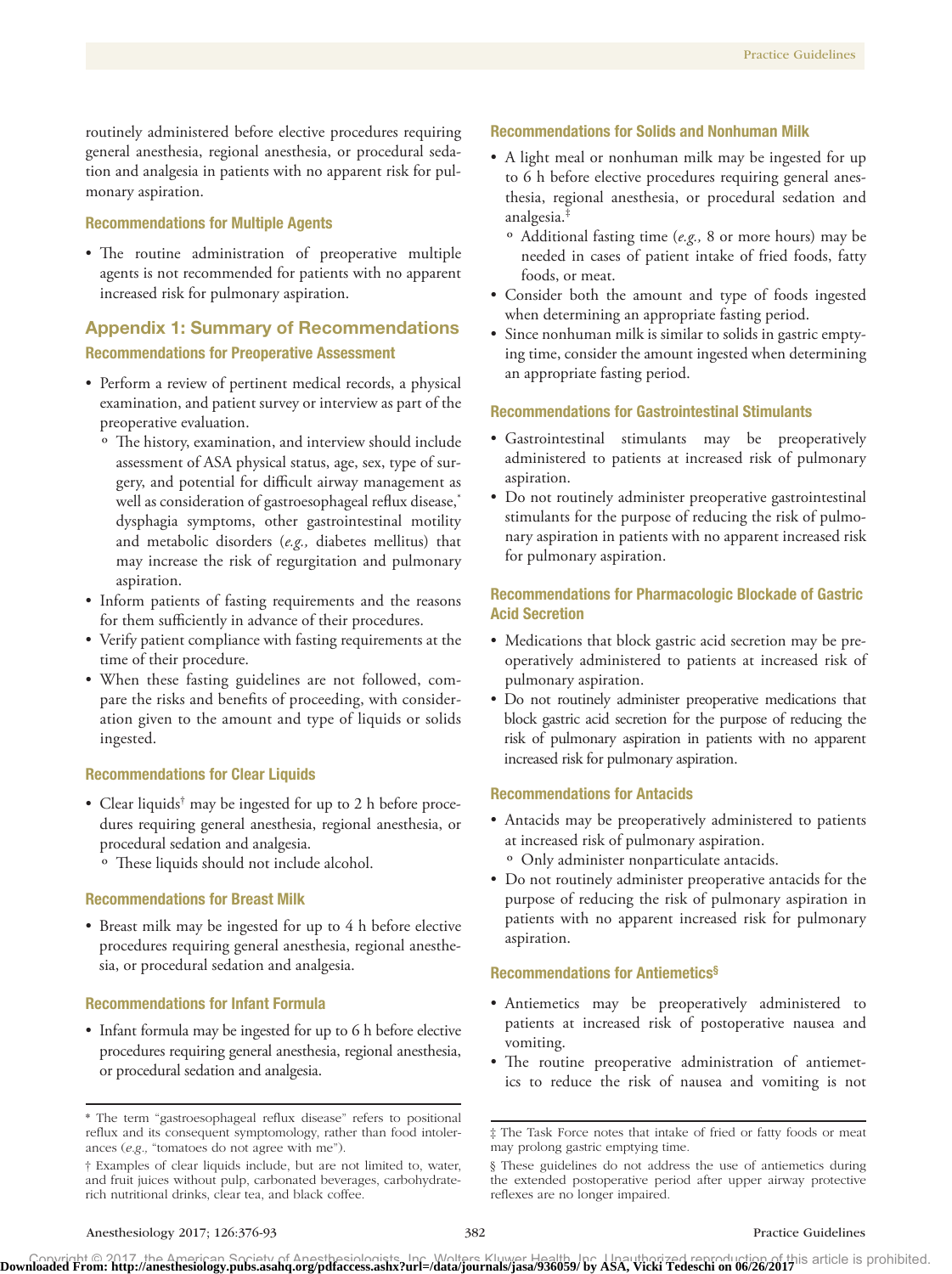recommended for patients with no apparent increased risk for pulmonary aspiration.

## Recommendations for Anticholinergics

• The administration of preoperative anticholinergics to reduce the risk of pulmonary aspiration is not recommended.

## Recommendations for Multiple Agents

• The routine administration of preoperative multiple agents is not recommended for patients with no apparent increased risk for pulmonary aspiration.

## Appendix 2: Methods and Analyses

For these updated guidelines, systematically-reviewed studies used in the development of the previous update were combined with a systematic review of studies published subsequent to ASA approval in 2010. Both the systematic literature review and opinion data are based on *evidence linkages*, or statements regarding potential relationships between preoperative fasting interventions and pulmonary aspiration or associated complications.\* The interventions listed in the evidence model below were examined to assess their impact on outcomes related to perioperative pulmonary aspiration.

## Evidence Model

#### *Patients*

Inclusion criteria:

• Healthy patients.

• Patients of all ages.

Exclusion criteria:

- Patients with coexisting diseases.
- Patients with conditions that can affect gastric emptying or fluid volume.
- Patients in whom airway management might be difficult.

## *Procedures*

Inclusion criteria:

- Elective procedures.
- Procedures in which upper airway protective reflexes may be impaired.

Exclusion criteria:

- Procedures with no anesthesia
- Procedures with local anesthesia
- Procedures whereby upper airway protective reflexes are not impaired
- Procedures whereby no risk factors for pulmonary aspiration are apparent

## *Interventions*

Identification of patients at increased risk of pulmonary aspiration (*e.g.*, obesity, diabetes, smoking history):

- Medical records review (focused history).
- Physical examination.
- Patient questionnaire.

Preoperative fasting interventions:

- Clear liquids.
	- º For adults, clear liquids between 2 and 4 h *versus* more than 4 h
	- º For children, clear liquids between 2 and 4 h *versus* more than 4 h
	- º Breast milk between 2 and 4 h *versus* more than 4 h
	- º Formula between 2 and 4 h *versus* more than 4 h
- Solids and nonhuman milk.
	- º Solids less than 4 h *versus* more than 4 h
	- º Solids between 4 and 8 h *versus* more than 8 h

Preoperative pharmacologic interventions:

- Gastrointestinal stimulants.
	- º Metoclopramide
	- º Cisapride
- Gastric acid secretion blockers.
	- $\rm^{\circ}$  H<sub>2</sub> receptor antagonists
	- º Cimetidine
	- º Ranitidine
	- º Famotidine
	- <sup>o</sup> Other H<sub>2</sub> receptor antagonists (*e.g.*, roxatidin, nazatidine, gastrozepin)
- Proton pump inhibitors.
	- º Omeprazole
	- º Lanzoprazole
	- º Other proton pump inhibitors (*e.g.,* pantoprazole, rabeprazole)
- Antacids (preoperative).
	- º Sodium citrate
	- º Sodium bicarbonate
	- º Magnesium trisilicate
- Antiemetics.
	- º Ondansetron
- Anticholinergics.
	- º Atropine
	- º Glycopyrrolate
- Multiple *versus* single pharmacologic agents.

## *Outcomes*

Expected benefits:

- Prevention or reduction of perioperative pulmonary aspiration.
- Reduction of complications associated with pulmonary aspiration.
	- º Pneumonia
	- º Respiratory disabilities
	- º Perioperative morbidity

<sup>\*</sup> Unless otherwise specified, outcomes for the listed interventions refer to the occurrence of pulmonary aspiration complications associated with aspiration, gastric contents, or nausea/vomiting.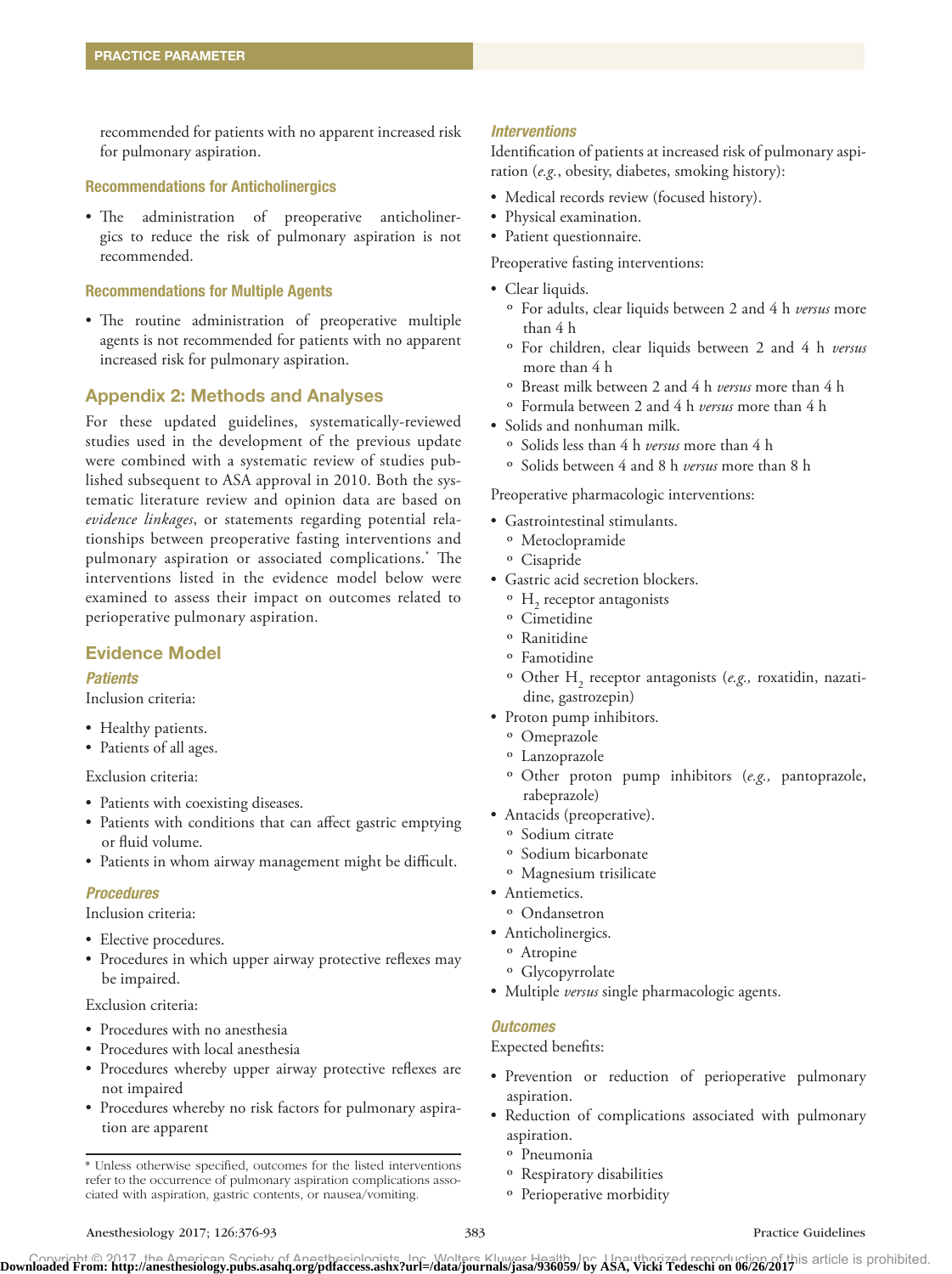- Decreased risk of dehydration or hypoglycemia from prolonged fasting.
- Increased patient satisfaction.
- Avoidance of delays and cancellations.

## *Evidence Collection*

Inclusion criteria:

- Randomized controlled trials.
- Prospective nonrandomized comparative studies (*e.g.*, quasi-experimental, cohort).
- Retrospective comparative studies (*e.g.*, case-control).
- Observational (*e.g.*, correlational or descriptive statistics).
- Case reports, case series.

Exclusion criteria (except to obtain new citations):

- Editorials.
- Literature reviews.
- Meta-analyses.
- Abstracts greater than 5 yr old.
- Unpublished studies.
- Studies in non-peer-reviewed journals.
- Newspaper articles.

Survey evidence:

- Expert consultant survey.
- ASA membership survey.
- Literature reliability survey.
- Feasibility of implementation survey.

State of the Literature. For the systematic review, potentially relevant clinical studies were identified *via* electronic and manual searches of the literature. Healthcare database searches included PubMed, Web of Science, Google Books, and the Cochrane Central Register of Controlled Trials. The updated searches covered a 6.5-yr period from January 1, 2010, through May 31, 2016. Search terms consisted of the interventions indicated above guided by the appropriate inclusion/exclusion criteria as stated in the "Focus" section of these updated guidelines. Only studies containing original findings from peer-reviewed journals were acceptable. Editorials, letters, and other articles without data were excluded.

Two hundred ninety-eight new citations were identified and reviewed, with 42 new studies meeting the above stated criteria. These studies were combined with 133 pre-2010 articles used in the previous update, resulting in a total of 175 articles found acceptable as evidence for these guidelines. A complete bibliography of articles used to develop these updated guidelines, organized by section, is available as Supplemental Digital Content 2, http://links.lww.com/ALN/ B348.

For these guidelines, the *primary* outcomes of interest are pulmonary aspiration and the frequency or severity of adverse consequences associated with aspiration (*e.g.,* pneumonitis). Although controlled studies do not sufficiently evaluate such relationships, the reported evidence does focus

on intermediate outcomes, including gastric contents (*e.g.,* volume or pH) and nausea and vomiting, typically considered by the authors to be representative of a predicted "risk" of pulmonary aspiration.

Results for each pertinent outcome are summarized and, when sufficient numbers of RCTs are found, formal metaanalyses are conducted. The literature relating to seven evidence linkages contained enough studies with well-defined experimental designs and statistical information to conduct formal meta-analyses. These seven evidence linkages are: (1) preoperative fasting of liquids between 2 and 4 h for adults, (2) preoperative fasting of liquids between 2 and 4 h for children, (3) preoperative metoclopramide, (4) preoperative ranitidine (orally administered), (5) preoperative cimetidine (orally administered), (6) preoperative omeprazole (orally administered), and (7) perioperative ondansetron (intravenously administered). Outcomes assessed were limited to gastric volume, gastric acidity, nausea, and vomiting (table 2).

General variance-based effect-size estimates or combined probability tests were obtained for continuous outcome measures, and Mantel-Haenszel odds ratios were obtained for dichotomous outcome measures. Two combined probability tests were employed as follows: (1) the Fisher combined test, producing chi-square values based on logarithmic transformations of the reported *P* values from the independent studies, and (2) the Stouffer combined test, providing weighted representation of the studies by weighting each of the standard normal deviates by the size of the sample. An odds ratio procedure based on the Mantel-Haenszel method for combining study results using 2 x 2 tables was used with outcome frequency data. An acceptable significance level was set at *P* < 0.01 (one-tailed). Tests for heterogeneity of the independent studies were conducted to assure consistency among the study results. When significant heterogeneity was found among the studies (*P* < 0.01), DerSimonian-Laird random-effects odds ratios were obtained. To evaluate potential publishing bias, a "fail-safe n" value was calculated. No search for unpublished studies was conducted, and no reliability tests for locating research results were done. For findings to be accepted as significant, odds ratios must agree with combined test results whenever both types of data were assessed. In addition, findings from both the Fisher and weighted Stouffer combined tests must agree with each other.

**Consensus-based Evidence.** For the previous update, consensus was obtained from multiple sources, including: (1) survey opinion from consultants who were selected based on their knowledge or expertise in preoperative fasting and prevention of pulmonary aspiration, (2) survey opinions solicited from active members of the ASA membership, (3) testimony from attendees of a publicly-held open forum for the original guidelines held at a national anesthesia meeting, (4) Internet commentary, and (5) Task Force opinion and interpretation. The survey rate of return is 59.7% ( $n = 37$ ) of 62) for the consultants (table 3), and 471 responses were received from active ASA members (table 4).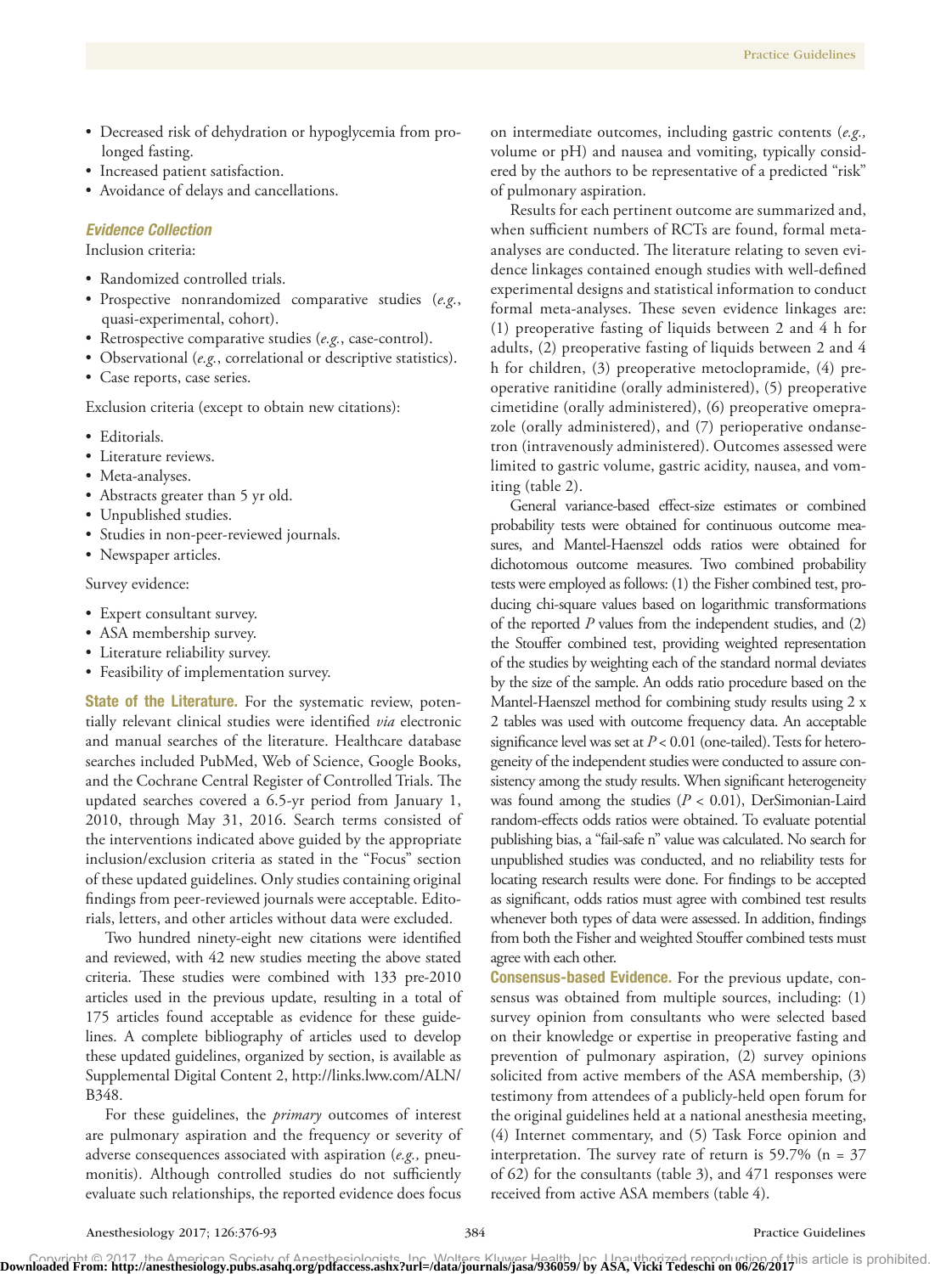For the previous update, an additional survey was sent to the consultants asking them to indicate which, if any, of the evidence linkages would change their clinical practices if the guidelines were instituted. The percent of consultants expecting no change associated with each linkage were as follows: preoperative assessment 95%; preoperative fasting of solids 75%; preoperative fasting of liquids 67%; preoperative fasting of breast milk 78%; gastrointestinal stimulants 95%; pharmacologic blockage of gastric secretion 91%; antacids 100%; antiemetics 98%, anticholinergics 100%, and multiple agents 98%. Ninety-six percent of the respondents indicated that the guidelines would have no effect on the amount of time spent on a typical case.

#### Table 1. Fasting and Pharmacologic Recommendations

| A. Fasting Recommendations*               |                                                                     |
|-------------------------------------------|---------------------------------------------------------------------|
| Ingested Material                         | Minimum Fasting Period†                                             |
| • Clear liquids‡                          | 2h                                                                  |
| <b>Breast milk</b>                        | 4h                                                                  |
| • Infant formula                          | 6h                                                                  |
| • Nonhuman milk§                          | 6h                                                                  |
| • Light meal**                            | 6h                                                                  |
| • Fried foods, fatty foods, or<br>meat    | Additional fasting time (e.g.,<br>8 or more hours) may be<br>needed |
| B. Pharmacologic<br>Recommendations       |                                                                     |
| Medication Type and Common<br>Examples    | Recommendation                                                      |
| Gastrointestinal stimulants:              |                                                                     |
| • Metoclopramide                          | May be used/no routine use                                          |
| Gastric acid secretion blockers:          |                                                                     |
| • Cimetidine                              | May be used/no routine use                                          |
| • Famotidine                              | May be used/no routine use                                          |
| • Ranitidine                              | May be used/no routine use                                          |
| • Omeprazole                              | May be used/no routine use                                          |
| • Lansoprazole                            | May be used/no routine use                                          |
| Antacids:                                 |                                                                     |
| • Sodium citrate                          | May be used/no routine use                                          |
| • Sodium bicarbonate                      | May be used/no routine use                                          |
| • Magnesium trisilicate                   | May be used/no routine use                                          |
| Antiemetics:                              |                                                                     |
| • Ondansetron                             | May be used/no routine use                                          |
| Anticholinergics:                         |                                                                     |
| • Atropine                                | No use                                                              |
| • Scopolamine                             | No use                                                              |
| • Glycopyrrolate                          | No use                                                              |
| Combinations of the medications<br>above: | No routine use                                                      |

\*These recommendations apply to healthy patients who are undergoing elective procedures. They are not intended for women in labor. Following the guidelines does not guarantee complete gastric emptying.

†The fasting periods noted above apply to all ages.

‡Examples of clear liquids include water, fruit juices without pulp, carbonated beverages, clear tea, and black coffee.

§Since nonhuman milk is similar to solids in gastric emptying time, the amount ingested must be considered when determining an appropriate fasting period.

\*\*A light meal typically consists of toast and clear liquids. Meals that include fried or fatty foods or meat may prolong gastric emptying time. Additional fasting time (*e.g.,* 8 or more hours) may be needed in these cases. Both the amount and type of foods ingested must be considered when determining an appropriate fasting period.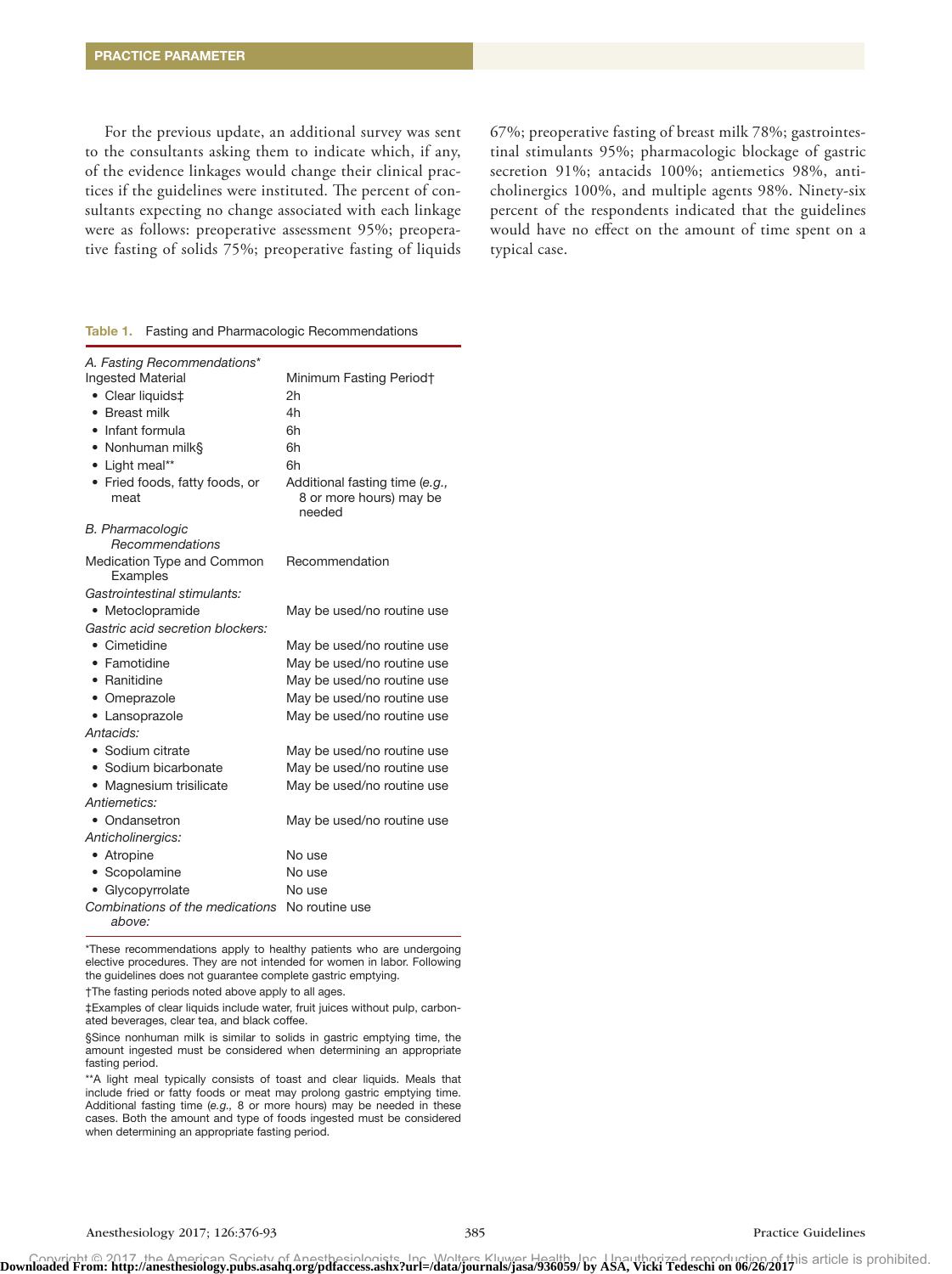#### Table 2. Meta-Analysis Summary

|                                                                        |                |                |                         |        |       | Heterogeneity |                                                                     |                            |        |
|------------------------------------------------------------------------|----------------|----------------|-------------------------|--------|-------|---------------|---------------------------------------------------------------------|----------------------------|--------|
| Evidence Linkages                                                      | N†             | Odds<br>Ratio‡ | Confidence<br>Interval§ | Fisher |       |               | Effect<br>Chi-Square P Value Stouffer Z <sub>c</sub> P Value Sizett | Signifi-<br>cancett Size§§ | Effect |
| Preoperative fasting for clear<br>liquids: Adults; 2–4 h vs. $>$ 4 h   |                |                |                         |        |       |               |                                                                     |                            |        |
| Gastric volume 12-18,20,21                                             | 9              |                |                         | 43.95  | 0.001 | $-1.85$       | $0.032 -0.07$                                                       | 0.074                      | 0.049  |
| Gastric volume<br>$< 25$ mL $^{12,13,16-20}$                           | 7              | 1.61           | $0.97 - 2.66$           |        |       |               |                                                                     |                            | 0.238  |
| Gastric pH 12-18,20,21                                                 | 9              |                |                         | 36.65  | 0.006 | 1.10          | 0.136<br>0.06                                                       | 0.543                      | 0.319  |
| Gastric pH > 2.5 12,13,16-20                                           | $\overline{7}$ | 1.75           | $0.88 - 3.48$           |        |       |               |                                                                     |                            | 0.910  |
| Low risk *** 12,13,16,17,19,20                                         | 6              | 1.87           | $1.10 - 3.18$           |        |       |               |                                                                     |                            | 0.452  |
| Preoperative fasting for clear<br>liquids: Children; 2–4 h vs.<br>> 4h |                |                |                         |        |       |               |                                                                     |                            |        |
| Gastric volume 34-42                                                   | 9              |                |                         | 39.07  | 0.006 | $-1.37$       | $0.085 - 0.05$                                                      | 0.132                      | 0.136  |
| Gastric volume<br>$< 0.04$ mL/kg 33-35,37,38,41,42                     | $\overline{7}$ | 1.31           | $0.81 - 2.10$           |        |       |               |                                                                     |                            | 0.368  |
| Gastric pH 34-37,39-42                                                 | 8              |                |                         | 32.98  | 0.007 | 2.86          | 0.002<br>0.11                                                       | 0.744                      | 0.833  |
| Gastric pH > 2.5 33-35,37,38                                           | 5              | 0.81           | $0.37 - 1.75$           |        |       |               |                                                                     |                            | 0.558  |
| Low risk 33,35,37-42                                                   | 8              | 1.06           | $0.71 - 1.57$           |        |       |               |                                                                     |                            | 0.384  |
| Metoclopramide vs. placebo:                                            |                |                |                         |        |       |               |                                                                     |                            |        |
| Gastric volume 55-60                                                   | $6*$           |                |                         | 49.61  | 0.001 | $-5.06$       | $0.001 - 0.34$                                                      | 0.599                      | 0.681  |
| Gastric pH 56-60                                                       | 5              |                |                         | 37.06  | 0.001 | 3.56          | 0.001<br>0.28                                                       | 0.303                      | 0.096  |
| Ranitidine vs. placebo: †††                                            |                |                |                         |        |       |               |                                                                     |                            |        |
| Gastric volume 61,64-68                                                | $6***$         |                |                         | 62.72  | 0.001 | $-9.27$       | $0.001 - 0.66$                                                      | 0.001                      | 0.001  |
| Gastric volume<br>$< 25$ mL <sup>56,62-64,69-70</sup>                  | $6*$           | 7.60           | 3.53-16.39              |        |       |               |                                                                     |                            | 0.046  |
| Gastric pH 61,64-68                                                    | $6***$         |                |                         | 91.21  | 0.001 | 14.13         | 0.001<br>0.21                                                       | 0.285                      | 0.001  |
| Gastric pH > 2.5 61,62-66,69                                           | $6***$         | 31.06          | 10.17-94.86             |        |       |               |                                                                     |                            | 0.593  |
| Low risk 62,64,67-69                                                   | $5***$         | 29.93          | 6.35-141.03             |        |       |               |                                                                     |                            | 0.949  |
| Cimetidine vs. placebo: †††                                            |                |                |                         |        |       |               |                                                                     |                            |        |
| Gastric volume<br>58,59,66,76,77,80,81,83-86                           | 11             |                |                         | 87.28  | 0.001 | $-6.20$       | $0.001 - 0.30$                                                      | 0.048                      | 0.021  |
| Gastric volume<br>$< 25$ mL $^{58,79,82-86}$                           | $\overline{7}$ | 5.27           | 2.55-10.88              |        |       |               |                                                                     |                            | 0.700  |
| Gastric pH 58,59,66,76,79,80,83,85,87                                  | 9              |                |                         | 120.75 | 0.001 | 14.07         | 0.001<br>0.74                                                       | 0.001                      | 0.001  |
| Gastric pH > 2.5 58,66,75-78,81-85                                     | 11             | 20.47          | 11.03-37.99             |        |       |               |                                                                     |                            | 0.458  |
| Low risk 58,79,83-85                                                   | $5***$         | 8.76           | 2.87-26.69              |        |       |               |                                                                     |                            | 0.577  |
| Omeprazole vs. placebo: †††                                            |                |                |                         |        |       |               |                                                                     |                            |        |
| Gastric volume 63,67,93-95                                             | $5***$         |                |                         | 46.22  | 0.001 | $-5.56$       | $0.001 - 0.39$                                                      | 0.041                      | 0.001  |
| Gastric pH 63,67,93-95                                                 | $5***$         |                |                         | 53.25  | 0.001 | 5.50          | $0.001$ 0.37                                                        | 0.448                      | 0.080  |

†Number of studies included in the meta-analysis. If followed by \* all study designs are blinded. If followed by \*\* all study designs are double-blind. ‡Mantel-Haenszel fixed-effect analysis (estimate of common effect size); random effect size analyses were not required. §99% CIs.

††Stouffer weighted effect-size estimate.

‡‡Statistical significance values for homogeneity/heterogeneity of statistical tests; *P* < 0.01 indicates that the studies are significantly heterogeneous. §§Statistical significance values for homogeneity/heterogeneity of effect size;  $P < 0.01$  indicates that the studies are significantly heterogeneous.

\*\*\*Low risk = gastric volume  $<$  25 ml and pH  $>$  2.5.

†††Oral administration.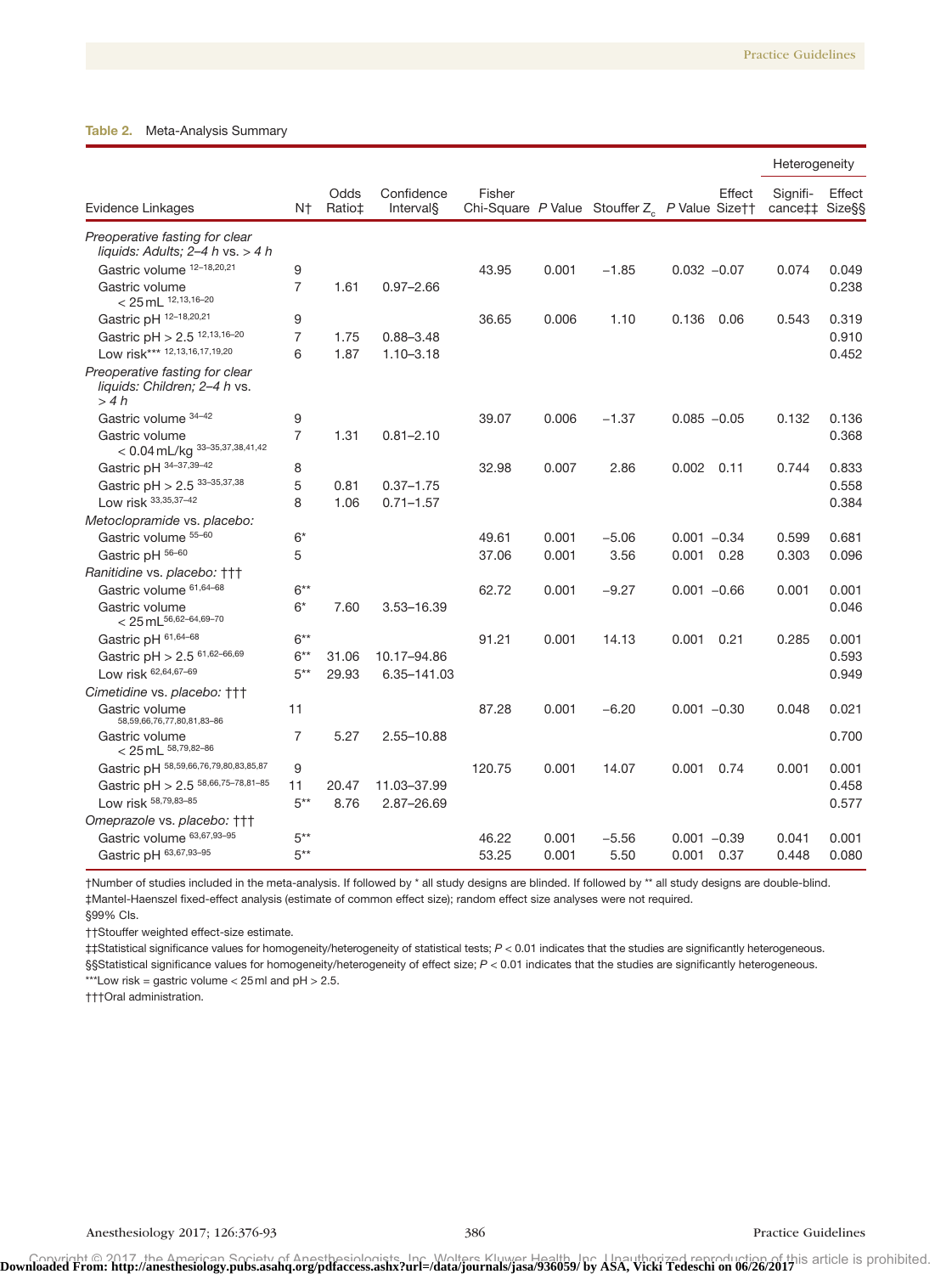## Table 3. Consultant Survey Responses\*

|                                                                                                                                                                                                                                                                               | Percent Responding to Each Item |                   |         |                    |      |                          |
|-------------------------------------------------------------------------------------------------------------------------------------------------------------------------------------------------------------------------------------------------------------------------------|---------------------------------|-------------------|---------|--------------------|------|--------------------------|
|                                                                                                                                                                                                                                                                               | N                               | Strongly<br>Agree | Agree   | Equivocal Disagree |      | <b>Strongly Disagree</b> |
| <b>Preoperative Assessment</b>                                                                                                                                                                                                                                                |                                 |                   |         |                    |      |                          |
| 1. A review of pertinent records, a physical examination, and<br>patient survey or interview should be performed as part of the<br>preoperative evaluation                                                                                                                    | 37                              | $86.5*$           | 13.5    | 0.0                | 0.0  | 0.0                      |
| 2. Patients should be informed of fasting requirements and the<br>reasons for them sufficiently in advance of their procedures                                                                                                                                                | 37                              | $97.3*$           | 2.7     | 0.0                | 0.0  | 0.0                      |
| 3. Verification of patient compliance with the fasting require-<br>ments should be assessed immediately prior to the time of<br>the procedure                                                                                                                                 | 36                              | $94.4*$           | 5.6     | 0.0                | 0.0  | 0.0                      |
| <b>Preoperative Fasting Status</b>                                                                                                                                                                                                                                            |                                 |                   |         |                    |      |                          |
| <b>Clear Liquids:</b>                                                                                                                                                                                                                                                         |                                 |                   |         |                    |      |                          |
| 4a. For otherwise healthy <i>infants</i> $(< 2$ yr of age), fasting from the<br>intake of clear liquids for 2 or more hours before elective<br>procedures requiring general anesthesia, regional anesthesia,<br>or procedural sedation and analgesia should be maintained     | 37                              | $59.5*$           | 27.0    | 10.8               | 0.0  | 2.7                      |
| 4b. For otherwise healthy children (2 to 16 yr of age), fasting from<br>the intake of clear liquids for 2 or more hours before elective<br>procedures requiring general anesthesia, regional anesthesia,<br>or procedural sedation and analgesia should be maintained         | 37                              | $54.1*$           | 32.4    | 10.8               | 2.7  | 0.0                      |
| 4c. For otherwise healthy adults, fasting from the intake of clear<br>liquids for 2 or more hours before elective procedures requir-<br>ing general anesthesia, regional anesthesia, or procedural<br>sedation and analgesia should be maintained                             | 37                              | $56.8*$           | 40.5    | 2.7                | 0.0  | 0.0                      |
| <b>Breast Milk:</b>                                                                                                                                                                                                                                                           |                                 |                   |         |                    |      |                          |
| 5a. For otherwise healthy neonates (< 44 gestational weeks), fast-<br>ing from the intake of breast milk for 4 or more hours before<br>elective procedures requiring general anesthesia, regional<br>anesthesia, or procedural sedation and analgesia should be<br>maintained | 37                              | 37.8              | $35.1*$ | 18.9               | 8.1  | 0.0                      |
| 5b. For otherwise healthy infants, fasting from the intake of breast<br>milk for 4 or more hours before elective procedures requiring<br>general anesthesia, regional anesthesia, or procedural seda-<br>tion and analgesia should be maintained                              | 37                              | 43.2              | $37.8*$ | 18.9               | 0.0  | 0.0                      |
| <b>Infant Formula:</b>                                                                                                                                                                                                                                                        |                                 |                   |         |                    |      |                          |
| 6a. For neonates, fasting from the intake of infant formula for<br>6 or more hours before elective procedures requiring general<br>anesthesia, regional anesthesia, or procedural sedation and<br>analgesia should be maintained                                              | 37                              | 27.0              | $32.4*$ | 24.3               | 13.5 | 2.7                      |
| 6b. For infants, fasting from the intake of infant formula for<br>6 or more hours before elective procedures requiring general<br>anesthesia, regional anesthesia, or procedural sedation and<br>analgesia should be maintained                                               | 36                              | 36.1              | $30.6*$ | 16.7               | 13.9 | 2.8                      |
| 6c. For children, fasting from the intake of infant formula for<br>6 or more hours before elective procedures requiring general<br>anesthesia, regional anesthesia, or procedural sedation and<br>analgesia should be maintained                                              | 37                              | 32.4              | $40.5*$ | 21.6               | 5.4  | 0.0                      |
| Nonhuman Milk:                                                                                                                                                                                                                                                                |                                 |                   |         |                    |      |                          |
| 7a. For infants, fasting from the intake of nonhuman milk for<br>6 or more hours before elective procedures requiring general<br>anesthesia, regional anesthesia, or procedural sedation and<br>analgesia should be maintained                                                | 35                              | 31.4              | $34.3*$ | 22.9               | 11.4 | 0.0                      |
| 7b. For children, fasting from the intake of nonhuman milk for<br>6 or more hours before elective procedures requiring general<br>anesthesia, regional anesthesia, or procedural sedation and<br>analgesia should be maintained                                               | 37                              | 29.7              | $46.0*$ | 18.9               | 5.4  | 0.0                      |
| 7c. For adults, fasting from the intake of nonhuman milk for<br>6 or more hours before elective procedures requiring general<br>anesthesia, regional anesthesia, or procedural sedation and<br>analgesia should be maintained                                                 | 37                              | 43.2              | $46.0*$ | 5.4                | 5.4  | 0.0                      |

(*Continued*)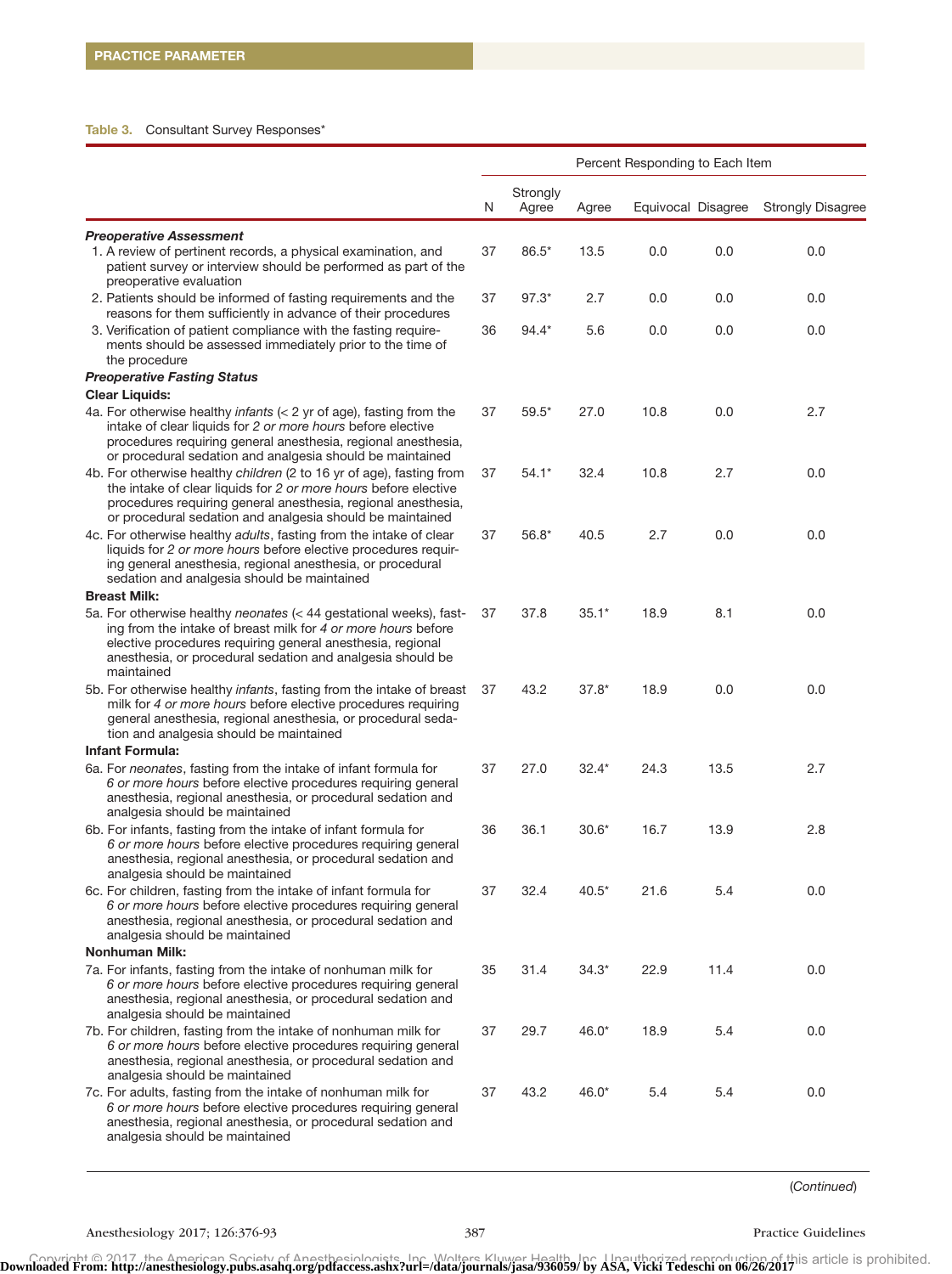## Table 3. (Continued)

|                                                                                                                                                                                                                                                                           | Percent Responding to Each Item |                   |       |           |                 |                          |
|---------------------------------------------------------------------------------------------------------------------------------------------------------------------------------------------------------------------------------------------------------------------------|---------------------------------|-------------------|-------|-----------|-----------------|--------------------------|
|                                                                                                                                                                                                                                                                           | N                               | Strongly<br>Agree | Agree | Equivocal | <b>Disagree</b> | <b>Strongly Disagree</b> |
| Solids:                                                                                                                                                                                                                                                                   |                                 |                   |       |           |                 |                          |
| 8. Fasting from the intake of a light meal (e.g., toast and a clear<br>liquid) for 6 or more hours before elective procedures requir-<br>ing general anesthesia, regional anesthesia, or procedural<br>sedation and analgesia should be maintained                        | 36                              | 41.7              | 44.4* | 0.0       | 13.9            | 0.0                      |
| 9. Fasting from the intake of a meal that includes fried or fatty<br>foods for 8 or more hours before elective procedures requir-<br>ing general anesthesia, regional anesthesia, or procedural<br>sedation and analgesia should be maintained                            | 36                              | $63.9*$           | 27.8  | 2.8       | 2.8             | 2.8                      |
| <b>Preoperative Gastrointestinal Stimulants</b>                                                                                                                                                                                                                           |                                 |                   |       |           |                 |                          |
| 10. Gastrointestinal stimulants should be routinely administered<br>before elective procedures requiring general anesthesia,<br>regional anesthesia, or procedural sedation and analgesia<br>in patients with no apparent increased risk for pulmonary<br>aspiration      | 36                              | 0.0               | 0.0   | 5.6       | $47.2*$         | 47.2                     |
| Preoperative Pharmacologic Blockade of Gastric Acid Secretion                                                                                                                                                                                                             |                                 |                   |       |           |                 |                          |
| 11. Histamine-2 receptor antagonists should be routinely adminis-<br>tered before elective procedures requiring general anesthesia,<br>regional anesthesia, or procedural sedation and analgesia in<br>patients with no apparent increased risk for pulmonary aspiration  | 36                              | 0.0               | 2.8   | 5.6       | $44.4*$         | 47.2                     |
| 12. Proton pump inhibitors should be routinely administered before<br>elective procedures requiring general anesthesia, regional anes-<br>thesia, or procedural sedation and analgesia in patients with no<br>apparent increased risk for pulmonary aspiration            | 37                              | 0.0               | 2.7   | 8.1       | 37.8            | $51.4*$                  |
| <b>Preoperative Antacids</b>                                                                                                                                                                                                                                              |                                 |                   |       |           |                 |                          |
| 13a. Preoperative antacids should be routinely administered<br>before elective procedures requiring general anesthesia,<br>regional anesthesia, or procedural sedation and analgesia<br>in patients with no apparent increased risk for pulmonary<br>aspiration           | 36                              | 0.0               | 2.8   | 2.8       | $47.2*$         | 47.2                     |
| 13b. When antacids are indicated for selected patients, only<br>nonparticulate antacids should be used                                                                                                                                                                    | 36                              | $55.6*$           | 27.8  | 11.1      | 0.0             | 5.6                      |
| <b>Preoperative Antiemetics</b>                                                                                                                                                                                                                                           |                                 |                   |       |           |                 |                          |
| 14. Preoperative antiemetics should be routinely administered<br>before elective procedures requiring general anesthesia,<br>regional anesthesia, or procedural sedation and analgesia<br>in patients with no apparent increased risk for pulmonary<br>aspiration         | 37                              | 0.0               | 5.4   | 0.0       | $51.4*$         | 43.2                     |
| <b>Preoperative Anticholinergics</b>                                                                                                                                                                                                                                      |                                 |                   |       |           |                 |                          |
| 15. Preoperative anticholinergics should be routinely adminis-<br>tered before elective procedures requiring general anes-<br>thesia, regional anesthesia, or procedural sedation and<br>analgesia to decrease the risk of pulmonary aspiration                           | 37                              | 0.0               | 2.7   | 2.7       | 40.5            | $54.1*$                  |
| Preoperative Multiple Agents                                                                                                                                                                                                                                              |                                 |                   |       |           |                 |                          |
| 16. Preoperative multiple agents should be routinely adminis-<br>tered before elective procedures requiring general anes-<br>thesia, regional anesthesia, or procedural sedation and<br>analgesia in patients with no apparent increased risk for<br>pulmonary aspiration | 37                              | 0.0               | 2.7   | 0.0       | 43.2            | $54.1*$                  |

\*An asterisk beside an agreement value represents the median.

N = number of consultants who responded to each item.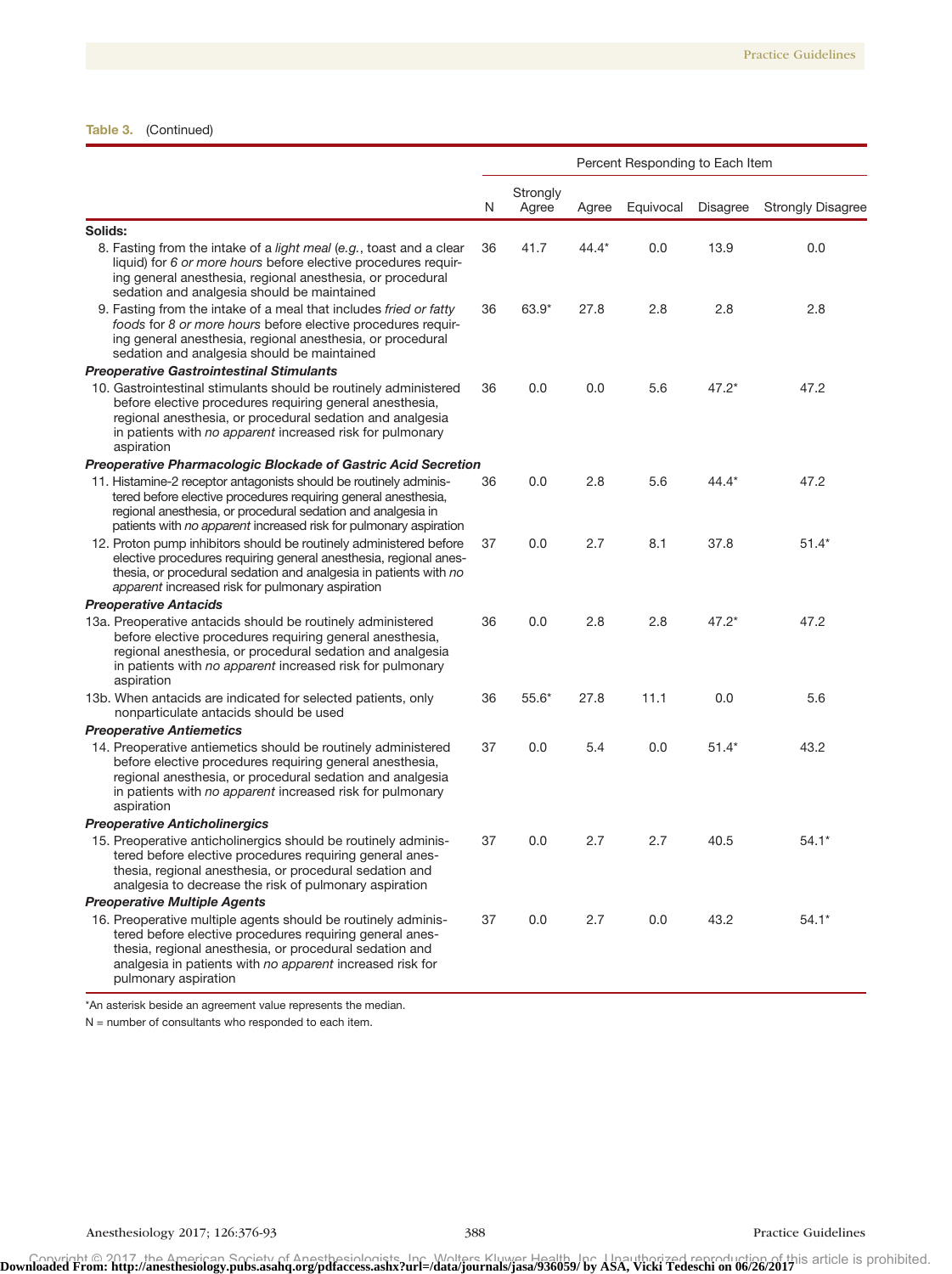## Table 4. ASA Members Survey Responses\*

|                                                                                                                                                                                                                                                                               | Percent Responding to Each Item |                   |         |           |                 |                          |
|-------------------------------------------------------------------------------------------------------------------------------------------------------------------------------------------------------------------------------------------------------------------------------|---------------------------------|-------------------|---------|-----------|-----------------|--------------------------|
|                                                                                                                                                                                                                                                                               | N                               | Strongly<br>Agree | Agree   | Equivocal | <b>Disagree</b> | <b>Strongly Disagree</b> |
| Preoperative Assessment:                                                                                                                                                                                                                                                      |                                 |                   |         |           |                 |                          |
| 1. A review of pertinent records, a physical examination, and<br>patient survey or interview should be performed as part of the<br>preoperative evaluation                                                                                                                    | 470                             | $93.2*$           | 6.0     | 0.4       | 0.2             | 0.2                      |
| 2. Patients should be informed of fasting requirements and the<br>reasons for them sufficiently in advance of their procedures                                                                                                                                                | 470                             | $93.4*$           | 6.4     | 0.0       | 0.0             | 0.2                      |
| 3. Verification of patient compliance with the fasting require-<br>ments should be assessed immediately prior to the time of                                                                                                                                                  | 468                             | $88.5*$           | 9.6     | 1.3       | 0.2             | 0.4                      |
| the procedure<br><b>Preoperative Fasting Status</b>                                                                                                                                                                                                                           |                                 |                   |         |           |                 |                          |
| <b>Clear Liquids:</b>                                                                                                                                                                                                                                                         |                                 |                   |         |           |                 |                          |
| 4a. For otherwise healthy <i>infants</i> (< 2 yr of age), fasting from the<br>intake of clear liquids for 2 or more hours before elective pro-<br>cedures requiring general anesthesia, regional anesthesia, or<br>procedural sedation and analgesia should be maintained     | 471                             | 66.9*             | 25.1    | 5.7       | 2.1             | 0.2                      |
| 4b. For otherwise healthy children (2 to 16 yr of age), fasting from<br>the intake of clear liquids for 2 or more hours before elective<br>procedures requiring general anesthesia, regional anesthesia,<br>or procedural sedation and analgesia should be maintained         | 467                             | 67.0*             | 23.3    | 5.6       | 3.6             | 0.4                      |
| 4c. For otherwise healthy adults, fasting from the intake of clear<br>liquids for 2 or more hours before elective procedures requir-<br>ing general anesthesia, regional anesthesia, or procedural<br>sedation and analgesia should be maintained                             | 465                             | $64.5*$           | 21.5    | 6.0       | 6.5             | 1.5                      |
| <b>Breast Milk:</b>                                                                                                                                                                                                                                                           |                                 |                   |         |           |                 |                          |
| 5a. For otherwise healthy neonates (< 44 gestational weeks), fast-<br>ing from the intake of breast milk for 4 or more hours before<br>elective procedures requiring general anesthesia, regional<br>anesthesia, or procedural sedation and analgesia should be<br>maintained | 465                             | $53.6*$           | 29.5    | 13.1      | 3.0             | 0.9                      |
| 5b. For otherwise healthy infants, fasting from the intake of breast<br>milk for 4 or more hours before elective procedures requiring<br>general anesthesia, regional anesthesia, or procedural seda-<br>tion and analgesia should be maintained                              | 466                             | $55.6*$           | 32.4    | 8.6       | 2.8             | 0.6                      |
| <b>Infant Formula:</b>                                                                                                                                                                                                                                                        |                                 |                   |         |           |                 |                          |
| 6a. For neonates, fasting from the intake of infant formula for 6<br>or more hours before elective procedures requiring general<br>anesthesia, regional anesthesia, or procedural sedation and<br>analgesia should be maintained                                              | 455                             | 45.7              | $30.1*$ | 16.9      | 5.9             | 1.3                      |
| 6b. For infants, fasting from the intake of infant formula for 6<br>or more hours before elective procedures requiring general<br>anesthesia, regional anesthesia, or procedural sedation and<br>analgesia should be maintained                                               | 459                             | 47.9              | $33.8*$ | 12.4      | 4.8             | 1.1                      |
| 6c. For children, fasting from the intake of infant formula for 6<br>or more hours before elective procedures requiring general<br>anesthesia, regional anesthesia, or procedural sedation and<br>analgesia should be maintained                                              | 456                             | $52.6*$           | 32.5    | 10.5      | 3.3             | 1.1                      |
| Nonhuman Milk:                                                                                                                                                                                                                                                                |                                 |                   |         |           |                 |                          |
| 7a. For infants, fasting from the intake of nonhuman milk for 6<br>or more hours before elective procedures requiring general<br>anesthesia, regional anesthesia, or procedural sedation and<br>analgesia should be maintained                                                | 458                             | 47.6              | $33.4*$ | 12.5      | 5.0             | 1.5                      |
| 7b. For children, fasting from the intake of nonhuman milk for 6<br>or more hours before elective procedures requiring general<br>anesthesia, regional anesthesia, or procedural sedation and<br>analgesia should be maintained                                               | 460                             | $51.1*$           | 34.4    | 8.4       | 4.8             | 1.3                      |
| 7c. For adults, fasting from the intake of nonhuman milk for 6<br>or more hours before elective procedures requiring general<br>anesthesia, regional anesthesia, or procedural sedation and<br>analgesia should be maintained                                                 | 462                             | $55.6*$           | 33.3    | 5.0       | 4.8             | 1.3                      |
|                                                                                                                                                                                                                                                                               |                                 |                   |         |           |                 |                          |

Anesthesiology 2017; 126:376-93 389 Practice Guidelines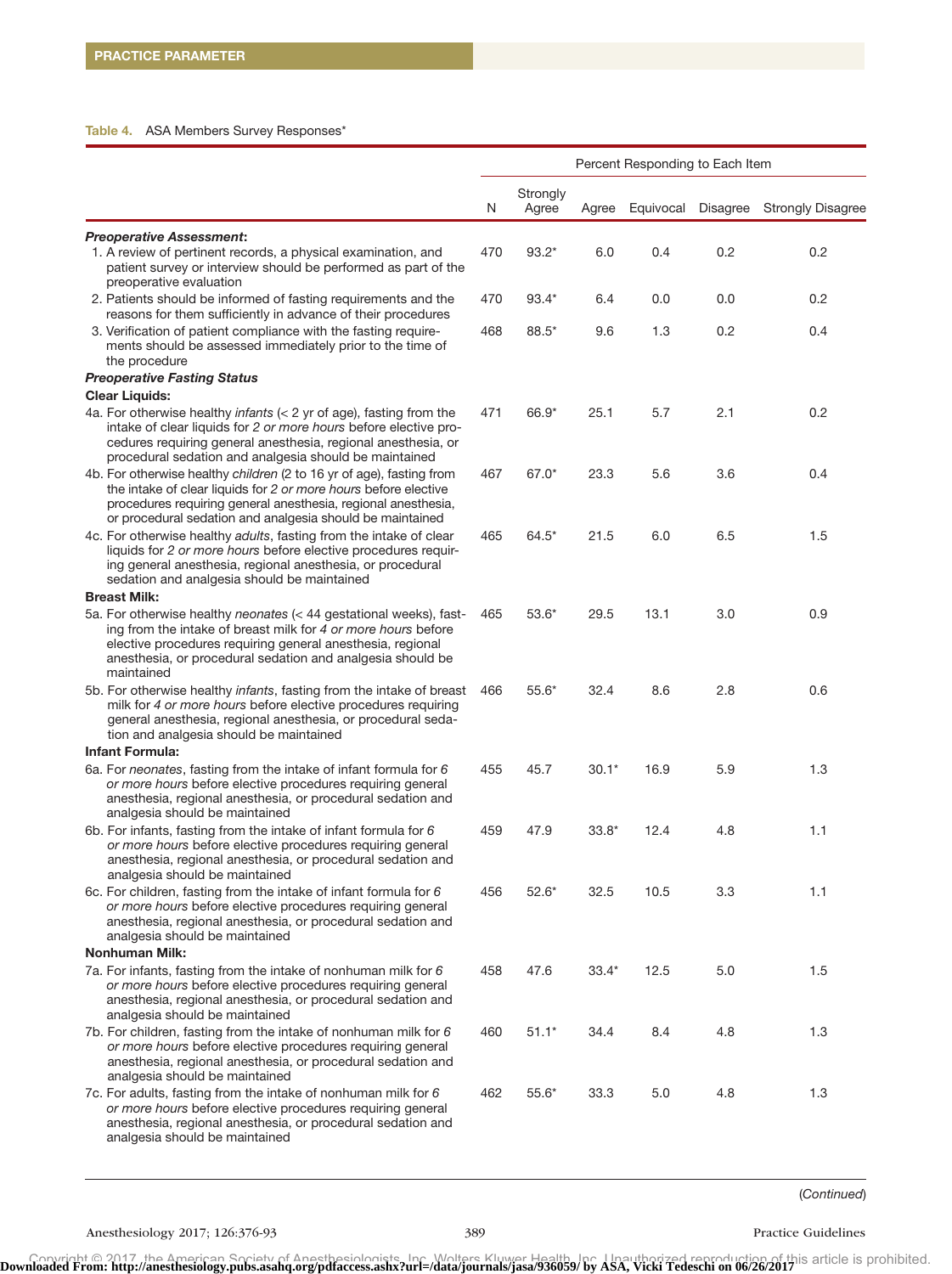## Table 4. (Continued)

|                                                                                                                                                                                                                                                                          | Percent Responding to Each Item |                   |       |           |                 |                          |
|--------------------------------------------------------------------------------------------------------------------------------------------------------------------------------------------------------------------------------------------------------------------------|---------------------------------|-------------------|-------|-----------|-----------------|--------------------------|
|                                                                                                                                                                                                                                                                          | N                               | Strongly<br>Agree | Agree | Equivocal | <b>Disagree</b> | <b>Strongly Disagree</b> |
| Solids:                                                                                                                                                                                                                                                                  |                                 |                   |       |           |                 |                          |
| 8. Fasting from the intake of a light meal (e.g., toast and a clear<br>liquid) for 6 or more hours before elective procedures requir-<br>ing general anesthesia, regional anesthesia, or procedural<br>sedation and analgesia should be maintained                       | 468                             | $59.0*$           | 29.7  | 4.1       | 6.2             | 1.1                      |
| 9. Fasting from the intake of a meal that includes fried or fatty<br>foods for 8 or more hours before elective procedures requir-<br>ing general anesthesia, regional anesthesia, or procedural<br>sedation and analgesia should be maintained                           | 470                             | 68.5*             | 22.6  | 4.7       | 3.6             | 0.6                      |
| <b>Preoperative Gastrointestinal Stimulants</b>                                                                                                                                                                                                                          |                                 |                   |       |           |                 |                          |
| 10. Gastrointestinal stimulants should be routinely administered<br>before elective procedures requiring general anesthesia,<br>regional anesthesia, or procedural sedation and analgesia<br>in patients with no apparent increased risk for pulmonary<br>aspiration     | 468                             | 1.9               | 4.5   | 8.3       | 48.8*           | 36.5                     |
| Preoperative Pharmacologic Blockade of Gastric Acid Secretion                                                                                                                                                                                                            |                                 |                   |       |           |                 |                          |
| 11. Histamine-2 receptor antagonists should be routinely adminis-<br>tered before elective procedures requiring general anesthesia,<br>regional anesthesia, or procedural sedation and analgesia in<br>patients with no apparent increased risk for pulmonary aspiration | 470                             | 4.0               | 7.9   | 9.2       | $44.7*$         | 34.2                     |
| 12. Proton pump inhibitors should be routinely administered<br>before elective procedures requiring general anesthesia,<br>regional anesthesia, or procedural sedation and analgesia<br>in patients with no apparent increased risk for pulmonary<br>aspiration          | 470                             | 1.3               | 3.6   | 11.9      | $46.8*$         | 36.4                     |
| <b>Preoperative Antacids</b>                                                                                                                                                                                                                                             |                                 |                   |       |           |                 |                          |
| 13a. Preoperative antacids should be routinely administered<br>before elective procedures requiring general anesthesia,<br>regional anesthesia, or procedural sedation and analgesia in<br>patients with no apparent risk for pulmonary aspiration                       | 467                             | 0.6               | 2.8   | 6.6       | $52.0*$         | 37.9                     |
| 13b. When antacids are indicated for selected patients, only<br>nonparticulate antacids should be used                                                                                                                                                                   | 466                             | $65.2*$           | 28.5  | 4.5       | 1.5             | 0.2                      |
| <b>Preoperative Antiemetics</b>                                                                                                                                                                                                                                          |                                 |                   |       |           |                 |                          |
| 14. Preoperative antiemetics should be routinely administered<br>before elective procedures requiring general anesthesia, regional<br>anesthesia, or procedural sedation and analgesia in patients<br>with no apparent increased risk for pulmonary aspiration           | 461                             | 4.3               | 11.9  | 8.5       | 49.9*           | 25.4                     |
| <b>Preoperative Anticholinergics</b>                                                                                                                                                                                                                                     |                                 |                   |       |           |                 |                          |
| 15. Preoperative anticholinergics should be routinely adminis-<br>tered before elective procedures requiring general anesthe-<br>sia, regional anesthesia, or procedural sedation to decrease<br>the risk of pulmonary aspiration                                        | 466                             | 1.3               | 1.7   | 7.6       | $53.4*$         | 36.1                     |
| <b>Preoperative Multiple Agents</b>                                                                                                                                                                                                                                      |                                 |                   |       |           |                 |                          |
| 16. Preoperative multiple agents should be routinely administered<br>before elective procedures requiring general anesthesia, regional<br>anesthesia, or procedural sedation and analgesia in patients<br>with no apparent increased risk for pulmonary aspiration       | 470                             | 2.3               | 4.7   | 7.9       | $44.3*$         | 40.9                     |

\*An asterisk beside an agreement value represents the median.

N = number of American Society of Anesthesiologists (ASA) members who responded to each item.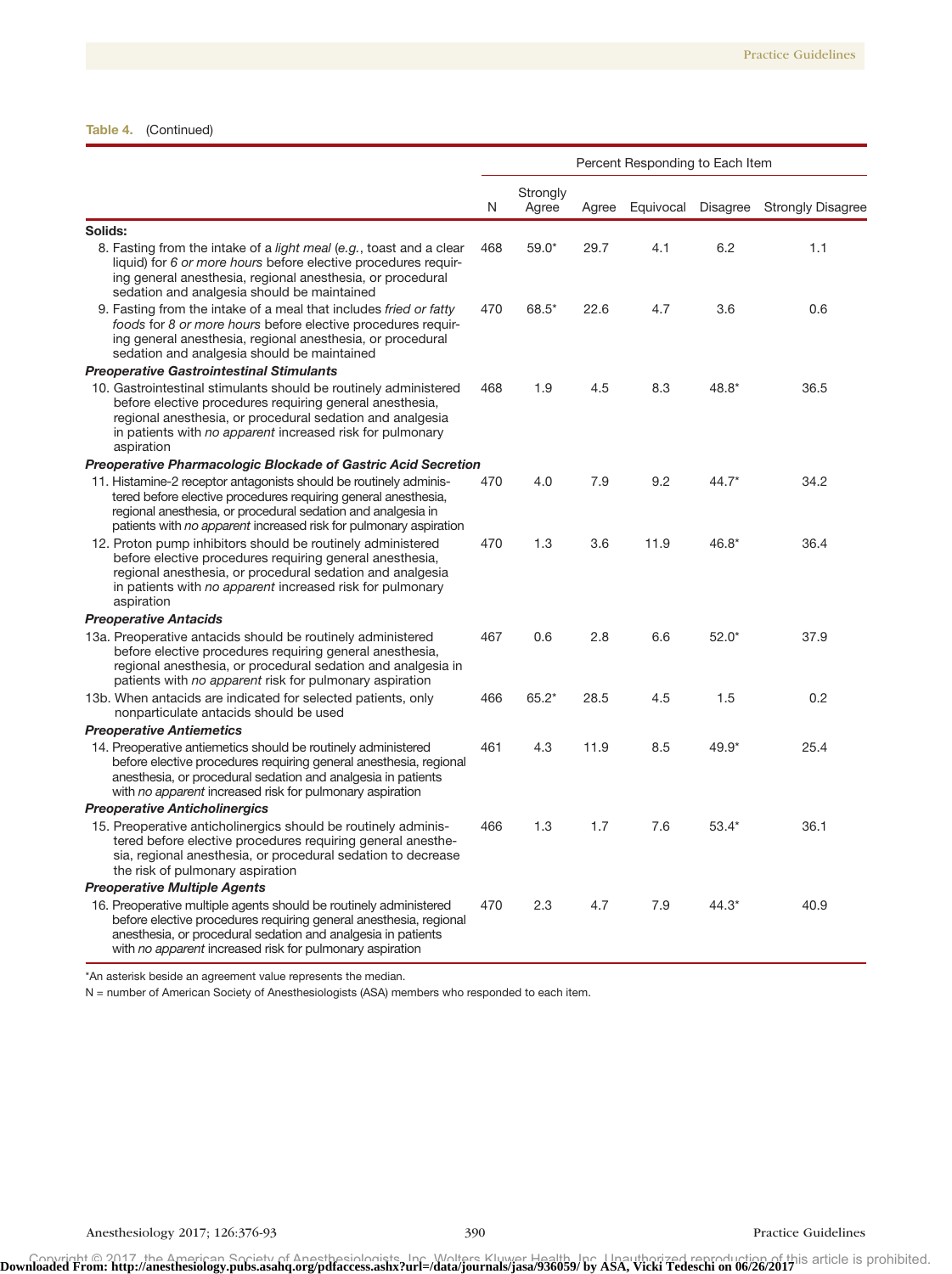## Acknowledgments

Support was provided solely from institutional and/or departmental sources.

#### Competing Interests

The authors declare no competing interests.

## **Correspondence**

Address correspondence to the American Society of Anesthesiologists: 1061 American Lane, Schaumburg, Illinois 60173. [guidelines@](mailto:guidelines@asahq.org) [asahq.org.](mailto:guidelines@asahq.org) These updated Practice Guidelines, and all ASA Practice Parameters, may be obtained at no cost through the Journal Web site, [www.anesthesiology.org](http://www.anesthesiology.org).

#### **References**

- 1. Dunham CM, Hileman BM, Hutchinson AE, Chance EA, Huang GS: Perioperative hypoxemia is common with horizontal positioning during general anesthesia and is associated with major adverse outcomes: a retrospective study of consecutive patients. BMC Anesthesiol 2014; 14:43
- 2. Manchikanti L, Colliver JA, Marrero TC, Roush JR: Assessment of age-related acid aspiration risk factors in pediatric, adult, and geriatric patients. Anesth Analg 1985; 64:11–7
- 3. Phillips S, Liang SS, Formaz-Preston A, Stewart PA: High-risk residual gastric content in fasted patients undergoing gastrointestinal endoscopy: a prospective cohort study of prevalence and predictors. Anaesth Intensive Care 2015; 43:728–33
- 4. Tiret L, Desmonts JM, Hatton F, Vourc'h G: Complications associated with anaesthesia–a prospective survey in France. Can Anaesth Soc J 1986; 33(3 Pt 1):336–44
- 5. Warner MA, Warner ME, Weber JG: Clinical significance of pulmonary aspiration during the perioperative period. ANESTHESIOLOGY 1993; 78:56–62
- 6. Adelhøj B, Petring OU, Frøsig F, Bigler DR, Jensen BN: Influence of cigarette smoking on the risk of acid pulmonary aspiration. Acta Anaesthesiol Scand 1987; 31:7–9
- 7. Hardy JF, Lepage Y, Bonneville-Chouinard N: Occurrence of gastroesophageal reflux on induction of anaesthesia does not correlate with the volume of gastric contents. Can J Anaesth 1990; 37:502–8
- 8. Harter RL, Kelly WB, Kramer MG, Perez CE, Dzwonczyk RR: A comparison of the volume and pH of gastric contents of obese and lean surgical patients. Anesth Analg 1998; 86:147–52
- 9. Ishihara H, Singh H, Giesecke AH: Relationship between diabetic autonomic neuropathy and gastric contents. Anesth Analg 1994; 78:943–7
- 10. Vaughan RW, Bauer S, Wise L: Volume and pH of gastric juice in obese patients. ANESTHESIOLOGY 1975; 43:686–9
- 11. Wright DJ, Pandya A: Smoking and gastric juice volume in outpatients. Can Anaesth Soc J 1979; 26:328–30
- 12. Agarwal A, Chari P, Singh H: Fluid deprivation before operation. The effect of a small drink. Anaesthesia 1989; 44:632–4
- 13. Hutchinson A, Maltby JR, Reid CR: Gastric fluid volume and pH in elective inpatients. Part I: Coffee or orange juice *versus* overnight fast. Can J Anaesth 1988; 35:12–5
- 14. Itou K, Fukuyama T, Sasabuchi Y, Yasuda H, Suzuki N, Hinenoya H, Kim C, Sanui M, Taniguchi H, Miyao H, Seo N, Takeuchi M, Iwao Y, Sakamoto A, Fujita Y, Suzuki T: Safety and efficacy of oral rehydration therapy until 2h before surgery: a multicenter randomized controlled trial. J Anesth 2012; 26:20–7
- 15. Järvelä K, Maaranen P, Sisto T: Pre-operative oral carbohydrate treatment before coronary artery bypass surgery. Acta Anaesthesiol Scand 2008; 52:793–7
- 16. Maltby JR, Sutherland AD, Sale JP, Shaffer EA: Preoperative oral fluids: is a five-hour fast justified prior to elective surgery? Anesth Analg 1986; 65:1112–6
- 17. McGrady EM, Macdonald AG: Effect of the preoperative administration of water on gastric volume and pH. Br J Anaesth 1988; 60:803–5
- 18. Nakai K, Niwa H, Kitayama M, Satoh Y, Hirota K: Effects of oral rehydration therapy on gastric volume and pH in patients with preanesthetic H2 antagonist. J Anesth 2012; 26:936–8
- 19. Phillips S, Hutchinson S, Davidson T: Preoperative drinking does not affect gastric contents. Br J Anaesth 1993; 70:6–9
- 20. Sutherland AD, Maltby JR, Sale JP, Reid CR: The effect of preoperative oral fluid and ranitidine on gastric fluid volume and pH. Can J Anaesth 1987; 34:117–21
- 21. Yagci G, Can MF, Ozturk E, Dag B, Ozgurtas T, Cosar A, Tufan T: Effects of preoperative carbohydrate loading on glucose metabolism and gastric contents in patients undergoing moderate surgery: a randomized, controlled trial. Nutrition 2008; 24:212–6
- 22. Gilbert SS, Easy WR, Fitch WW: The effect of pre-operative oral fluids on morbidity following anaesthesia for minor surgery. Anaesthesia 1995; 50:79–81
- 23. Goodwin AP, Rowe WL, Ogg TW, Samaan A: Oral fluids prior to day surgery. The effect of shortening the pre-operative fluid fast on postoperative morbidity. Anaesthesia 1991; 46:1066–8
- 24. Wang ZG, Wang Q, Wang WJ, Qin HL: Randomized clinical trial to compare the effects of preoperative oral carbohydrate *versus* placebo on insulin resistance after colorectal surgery. Br J Surg 2010; 97:317–27
- 25. Bopp C, Hofer S, Klein A, Weigand MA, Martin E, Gust R: A liberal preoperative fasting regimen improves patient comfort and satisfaction with anesthesia care in day-stay minor surgery. Minerva Anestesiol 2009; 75:1–7
- 26. Breuer JP, von Dossow V, von Heymann C, Griesbach M, von Schickfus M, Mackh E, Hacker C, Elgeti U, Konertz W, Wernecke KD, Spies CD: Preoperative oral carbohydrate administration to ASA III-IV patients undergoing elective cardiac surgery. Anesth Analg 2006; 103:1099–108
- 27. Kaska M, Grosmanová T, Havel E, Hyspler R, Petrová Z, Brtko M, Bares P, Bares D, Schusterová B, Pyszková L, Tosnerová V, Sluka M: The impact and safety of preoperative oral or intravenous carbohydrate administration *versus* fasting in colorectal surgery–a randomized controlled trial. Wien Klin Wochenschr 2010; 122:23–30
- 28. Melis GC, van Leeuwen PA, von Blomberg-van der Flier BM, Goedhart-Hiddinga AC, Uitdehaag BM, Strack van Schijndel RJ, Wuisman PI, van Bokhorst-de van der Schueren MA: A carbohydrate-rich beverage prior to surgery prevents surgery-induced immunodepression: a randomized, controlled, clinical trial. JPEN J Parenter Enteral Nutr 2006; 30:21–6
- 29. Pexe-Machado PA, de Oliveira BD, Dock-Nascimento DB, de Aguilar-Nascimento JE: Shrinking preoperative fast time with maltodextrin and protein hydrolysate in gastrointestinal resections due to cancer. Nutrition 2013; 29:1054–9
- 30. Sada F, Krasniqi A, Hamza A, Gecaj-Gashi A, Bicaj B, Kavaja F: A randomized trial of preoperative oral carbohydrates in abdominal surgery. BMC Anesthesiol 2014; 14:93
- 31. Yildiz H, Gunal SE, Yilmaz G, Yucel S: Oral carbohydrate supplementation reduces preoperative discomfort in laparoscopic cholecystectomy. J Invest Surg 2013; 26:89–95
- 32. Yilmaz N, Cekmen N, Bilgin F, Erten E, Ozhan MÖ, Coşar A: Preoperative carbohydrate nutrition reduces postoperative nausea and vomiting compared to preoperative fasting. J Res Med Sci 2013; 18:827–32
- 33. Aun CS, Panesar NS: Paediatric glucose homeostasis during anaesthesia. Br J Anaesth 1990; 64:413–8
- 34. Gombar S, Dureja J, Kiran S, Gombar K, Chhabra B: The effect of pre-operative intake of oral water and ranitidine on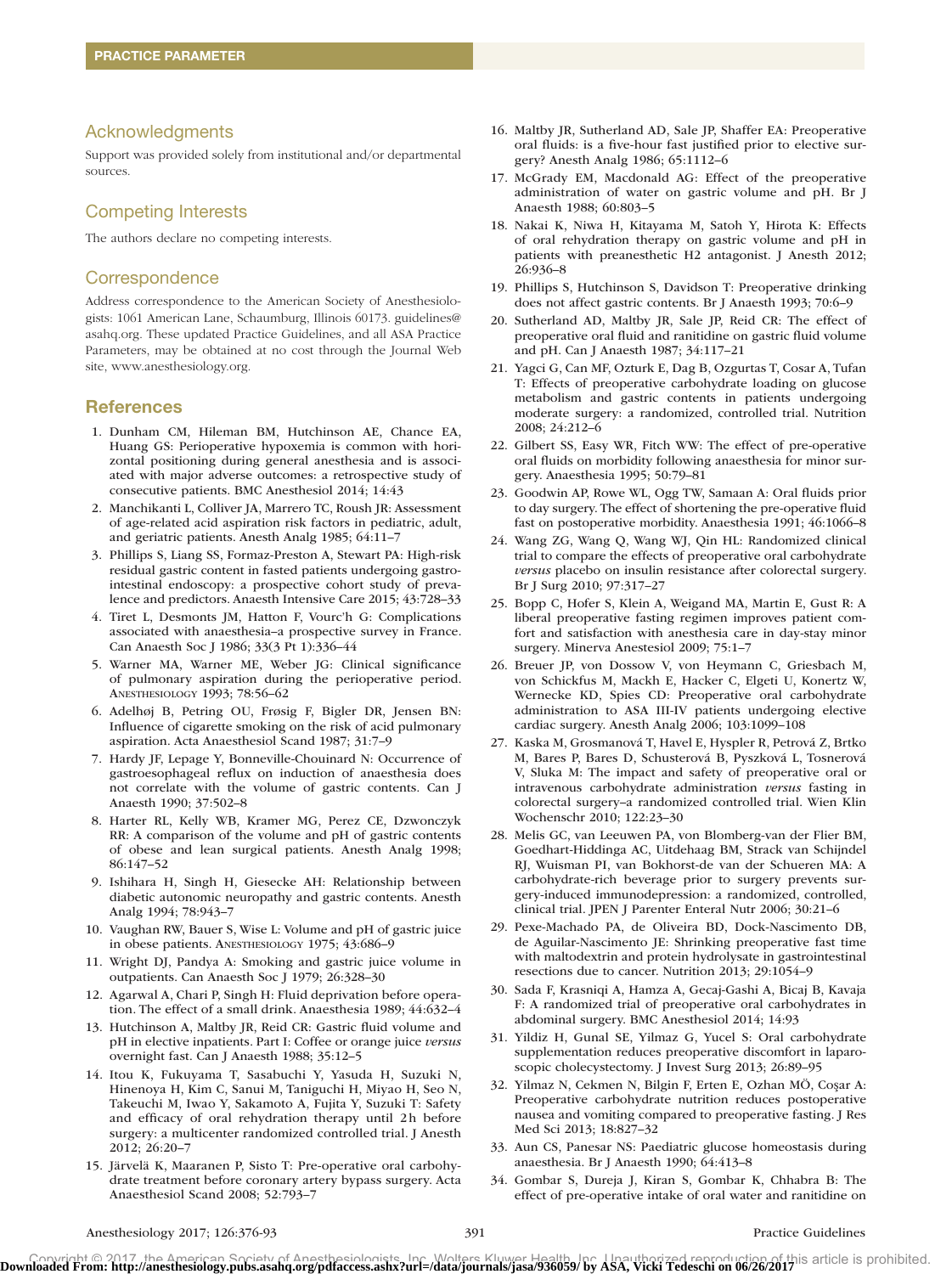gastric fluid volume and pH in children undergoing elective surgery. J Indian Med Assoc 1997; 95:166–8

- 35. Maekawa N, Mikawa K, Yaku H, Nishina K, Obara H: Effects of 2-, 4- and 12-hour fasting intervals on preoperative gastric fluid pH and volume, and plasma glucose and lipid homeostasis in children. Acta Anaesthesiol Scand 1993; 37:783–7
- 36. Miller BR, Tharp JA, Issacs WB: Gastric residual volume in infants and children following a 3-hour fast. J Clin Anesth 1990; 2:301–5
- 37. Nicolson SC, Dorsey AT, Schreiner MS: Shortened preanesthetic fasting interval in pediatric cardiac surgical patients. Anesth Analg 1992; 74:694–7
- 38. Schreiner MS, Triebwasser A, Keon TP: Ingestion of liquids compared with preoperative fasting in pediatric outpatients. ANESTHESIOLOGY 1990; 72:593–7
- 39. Splinter WM, Schaefer JD, Zunder IH: Clear fluids three hours before surgery do not affect the gastric fluid contents of children. Can J Anaesth 1990; 37:498–501
- 40. Splinter WM, Schaefer JD: Ingestion of clear fluids is safe for adolescents up to 3h before anaesthesia. Br J Anaesth 1991; 66:48–52
- 41. Splinter WM, Stewart JA, Muir JG: Large volumes of apple juice preoperatively do not affect gastric pH and volume in children. Can J Anaesth 1990; 37:36–9
- 42. Splinter WM, Stewart JA, Muir JG: The effect of preoperative apple juice on gastric contents, thirst, and hunger in children. Can J Anaesth 1989; 36:55–8
- 43. Gawecka A, Mierzewska-Schmidt M: Tolerance of, and metabolic effects of, preoperative oral carbohydrate administration in children—a preliminary report. Anaesthesiol Intensive Ther 2014; 46:61–4
- 44. Litman RS, Wu CL, Quinlivan JK: Gastric volume and pH in infants fed clear liquids and breast milk prior to surgery. Anesth Analg 1994; 79:482–5
- 45. Sethi AK, Chatterji C, Bhargava SK, Narang P, Tyagi A: Safe pre-operative fasting times after milk or clear fluid in children. A preliminary study using real-time ultrasound. Anaesthesia 1999; 54:51–9
- 46. van der Walt JH, Foate JA, Murrell D, Jacob R, Bentley M: A study of preoperative fasting in infants aged less than three months. Anaesth Intensive Care 1990; 18:527–31
- 47. Miller M, Wishart HY, Nimmo WS: Gastric contents at induction of anaesthesia. Is a 4-hour fast necessary? Br J Anaesth 1983; 55:1185–8
- 48. Tauhid-ul-mulk M, Rehman SMF, Ali NP, Haque M, Chowdhury MRA: Influence of preoperative fasting time on maternal and neonatal blood glucose level in elective caesarean section under subarachnoid block. JAFMC Bangladesh 2010;6:21–24
- 49. Meakin G, Dingwall AE, Addison GM: Effects of fasting and oral premedication on the pH and volume of gastric aspirate in children. Br J Anaesth 1987; 59:678–82
- 50. Sethi AK, Chatterji C, Bhargava SK, Narang P, Tyagi A: Safe pre-operative fasting times after milk or clear fluid in children. A preliminary study using real-time ultrasound. Anaesthesia 1999; 54:51–9
- 51. Thomas DK: Hypoglycaemia in children before operation: its incidence and prevention. Br J Anaesth 1974; 46:66–8
- 52. Hillyard S, Cowman S, Ramasundaram R, Seed PT, O'Sullivan G: Does adding milk to tea delay gastric emptying? Br J Anaesth 2014; 112:66–71
- 53. Larsen B, Larsen LP, Sivesgaard K, Juul S: Black or white coffee before anaesthesia?: A randomised crossover trial. Eur J Anaesthesiol 2016; 33:457–62
- 54. Okabe T, Terashima H, Sakamoto A: Determinants of liquid gastric emptying: comparisons between milk and isocalorically adjusted clear fluids. Br J Anaesth 2015; 114:77–82
- 55. Jellish WS, Kartha V, Fluder E, Slogoff S: Effect of metoclopramide on gastric fluid volumes in diabetic patients who have fasted before elective surgery. ANESTHESIOLOGY 2005; 102:904–9
- 56. Manchikanti L, Colliver JA, Marrero TC, Roush JR: Ranitidine and metoclopramide for prophylaxis of aspiration pneumonitis in elective surgery. Anesth Analg 1984; 63:903–10
- 57. Manchikanti L, Grow JB, Colliver JA, Hadley CH, Hohlbein LJ: Bicitra (sodium citrate) and metoclopramide in outpatient anesthesia for prophylaxis against aspiration pneumonitis. ANESTHESIOLOGY 1985; 63:378–84
- 58. Manchikanti L, Marrero TC, Roush JR: Preanesthetic cimetidine and metoclopramide for acid aspiration prophylaxis in elective surgery. ANESTHESIOLOGY 1984; 61:48–54
- 59. Pandit SK, Kothary SP, Pandit UA, Mirakhur RK: Premedication with cimetidine and metoclopramide. Effect on the risk factors of acid aspiration. Anaesthesia 1986; 41:486–92
- 60. Solanki DR, Suresh M, Ethridge HC: The effects of intravenous cimetidine and metoclopramide on gastric volume and pH. Anesth Analg 1984; 63:599–602
- 61. Andrews AD, Brock-Utne JG, Downing JW: Protection against pulmonary acid aspiration with ranitidine. A new histamine H2-receptor antagonist. Anaesthesia 1982; 37:22–5
- 62. Aromaa U, Kalima TV: Ranitidine and prevention of pulmonary aspiration syndrome. Acta Anaesthesiol Scand 1986; 30:10–2
- 63. Dattatraya G, Ullhas M: A Comparative efficacy of conventional H2 receptor blocker ranitidine and newer proton pump inhibitors omeprazole, pantoprazole and esomeprazole for improvement of gastric fluid property in adults undergoing elective surgery. IOSR-JDMS 2015;14:45–48
- 64. Escolano F, Castaño J, Pares N, Bisbe E, Monterde J: Comparison of the effects of famotidine and ranitidine on gastric secretion in patients undergoing elective surgery. Anaesthesia 1989; 44:212–5
- 65. Francis RN, Kwik RS: Oral ranitidine for prophylaxis against Mendelson's syndrome. Anesth Analg 1982; 61:130–2
- 66. Morison DH, Dunn GL, Fargas-Babjak AM, Moudgil GC, Smedstad K, Woo J: A double-blind comparison of cimetidine and ranitidine as prophylaxis against gastric aspiration syndrome. Anesth Analg 1982; 61:988–92
- 67. Nishina K, Mikawa K, Maekawa N, Takao Y, Shiga M, Obara H: A comparison of lansoprazole, omeprazole, and ranitidine for reducing preoperative gastric secretion in adult patients undergoing elective surgery. Anesth Analg 1996; 82:832–6
- 68. Nishina K, Mikawa K, Takao Y, Shiga M, Maekawa N, Obara H: A comparison of rabeprazole, lansoprazole, and ranitidine for improving preoperative gastric fluid property in adults undergoing elective surgery. Anesth Analg 2000; 90:717–21
- 69. O'Connor TA, Basak J, Parker S: The effect of three different ranitidine dosage regimens on reducing gastric acidity and volume in ambulatory surgical patients. Pharmacotherapy 1995; 15:170–5
- 70. Sandhar BK, Goresky GV, Maltby JR, Shaffer EA: Effect of oral liquids and ranitidine on gastric fluid volume and pH in children undergoing outpatient surgery. ANESTHESIOLOGY 1989; 71:327–30
- 71. Gonzalez ER, Kallar SK, Dunnavant BW: Single-dose intravenous H2 blocker prophylaxis against aspiration pneumonitis: assessment of drug concentration in gastric aspirate. AANA J 1989; 57:238–43
- 72. Maile CJ, Francis RN: Pre-operative ranitidine. Effect of a single intravenous dose on pH and volume of gastric aspirate. Anaesthesia 1983; 38:324–6
- 73. Memiş D, Turan A, Karamanlioglu B, Saral P, Türe M, Pamukçu Z: The effect of intravenous pantoprazole and ranitidine for improving preoperative gastric fluid properties in adults undergoing elective surgery. Anesth Analg 2003; 97:1360–3
- 74. Radwan KG, Omar SH, Youssef MA, Farouk H, Kamal NM, Sabra ANA: Pre-operative intravenous co-administration of ranitidine and metoclopramide: effect on gastric content in laparascopic cholecystectomy. Med J Cairo Univ 2010;78:125–130
- 75. Barnes PJ, Havill JH: Preoperative cimetidine–effects on gastric fluid. Anaesth Intensive Care 1980; 8:464–8